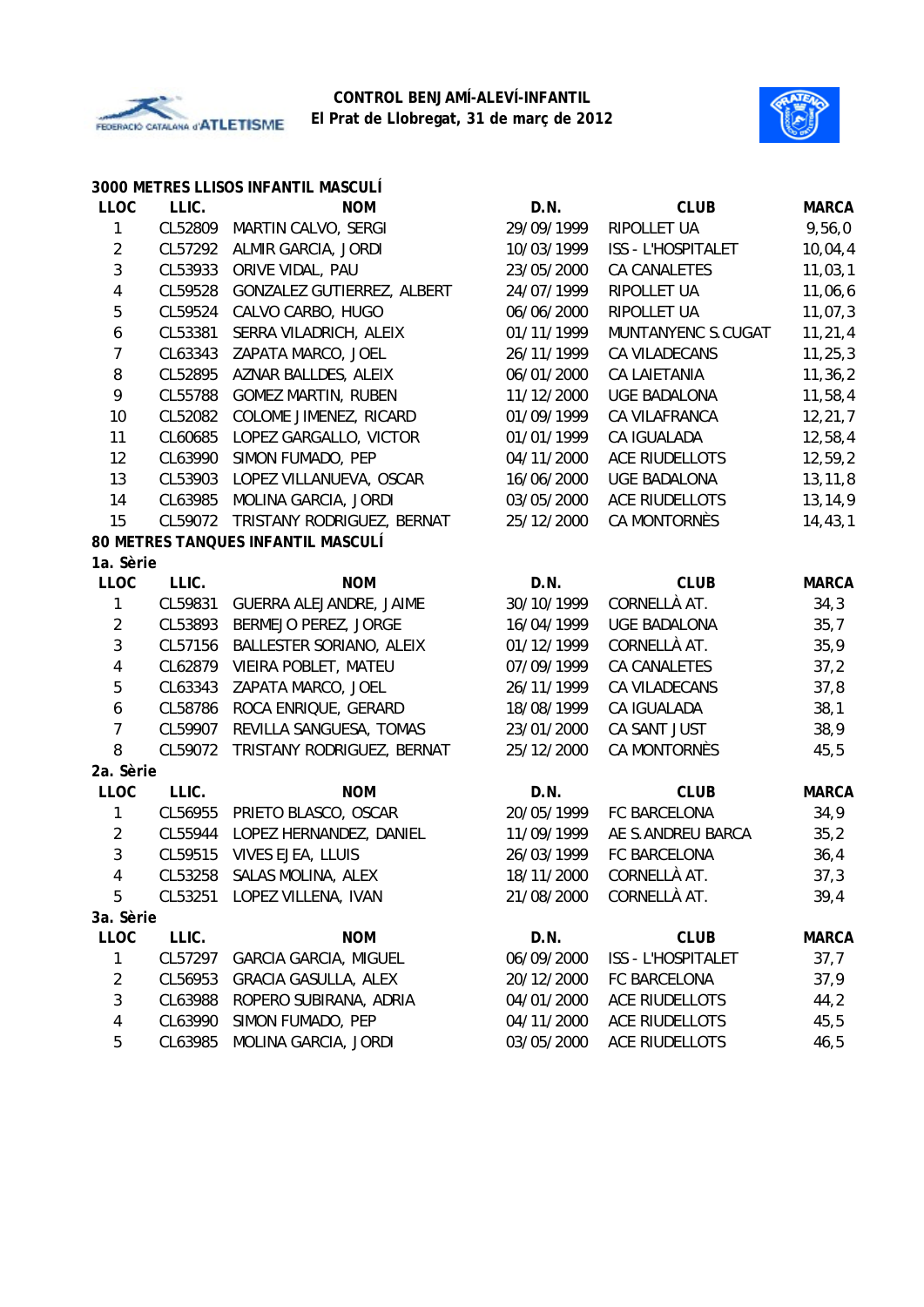



|                         |         | SALT AMB PERXA INFANTIL MASCULI   |            |                           |              |
|-------------------------|---------|-----------------------------------|------------|---------------------------|--------------|
| <b>LLOC</b>             | LLIC.   | <b>NOM</b>                        | D.N.       | <b>CLUB</b>               | <b>MARCA</b> |
| 1                       | CL57385 | SANCHEZ POL, MARC                 | 13/05/2000 | <b>CA MALGRAT</b>         | 2,70         |
| $\overline{2}$          | CL56955 | PRIETO BLASCO, OSCAR              | 20/05/1999 | FC BARCELONA              | 2,60         |
| 3                       | CL61007 | CAMPOS LAUDO, ORIOL               | 01/12/1999 | <b>JA SABADELL</b>        | 2,45         |
| 4                       | CL63721 | DEL CASTILLO LUQUE, NICOLAS       | 17/12/1999 | CA OLESA                  | 2,30         |
| 5                       | CL56953 | <b>GRACIA GASULLA, ALEX</b>       | 20/12/2000 | FC BARCELONA              | 2,30         |
| 6                       | CL62018 | TORRENS VALDIVIESO, AXEL          | 29/03/1999 | MARTORELL AC              | 2,20         |
| $\overline{7}$          | CL62001 | NAVARRO GUZMAN, GUILLEM           | 03/11/2000 | MARTORELL AC              | 2,10         |
| $\, 8$                  | CL63571 | TRULL BAGUENA, MIGUEL ANGEL       | 24/02/1999 | <b>JA SABADELL</b>        | 2,00         |
| 9                       | CL54552 | <b>GRAS PEDRERA, JORDI</b>        | 22/03/2000 | PRATENC AA                | 1,75         |
| 10                      | CL59515 | VIVES EJEA, LLUIS                 | 26/03/1999 | FC BARCELONA              | 1,75         |
| 10                      | CL63994 | DURAN PALACIN, DANIEL             | 05/07/1999 | <b>ISS - L'HOSPITALET</b> | 1,75         |
|                         | CL54553 | VAQUE MAHEDERO, IKER              | 28/08/2000 | PRATENC AA                | <b>NULS</b>  |
|                         |         | SALT DE LLARGADA INFANTIL MASCULÍ |            |                           |              |
| <b>LLOC</b>             | LLIC.   | <b>NOM</b>                        | D.N.       | <b>CLUB</b>               | <b>MARCA</b> |
| 1                       | CL55944 | LOPEZ HERNANDEZ, DANIEL           | 11/09/1999 | AE S.ANDREU BARCA         | 4,44         |
| $\overline{2}$          | CL59907 | REVILLA SANGUESA, TOMAS           | 23/01/2000 | CA SANT JUST              | 4,10         |
| 3                       | CL59831 | <b>GUERRA ALEJANDRE, JAIME</b>    | 30/10/1999 | CORNELLÀ AT.              | 4,05         |
| $\overline{\mathbf{4}}$ | CL53893 | BERMEJO PEREZ, JORGE              | 16/04/1999 | <b>UGE BADALONA</b>       | 4,02         |
| 5                       | CL58971 | CAMACHO CODINACH, FERRAN          | 25/04/1999 | PRATENC AA                | 3,95         |
| 6                       | CL63988 | ROPERO SUBIRANA, ADRIA            | 04/01/2000 | ACE RIUDELLOTS            | 3,90         |
| $\overline{7}$          | CL61184 | ROYO CAMAÑES, GUILLEM             | 28/01/1999 | MUNTANYENC S.CUGAT        | 3,83         |
| 8                       | CL57156 | BALLESTER SORIANO, ALEIX          | 01/12/1999 | CORNELLÀ AT.              | 3,48         |
|                         | CL63985 | MOLINA GARCIA, JORDI              | 03/05/2000 | <b>ACE RIUDELLOTS</b>     | <b>NULS</b>  |
|                         | CL53251 | LOPEZ VILLENA, IVAN               | 21/08/2000 | CORNELLÀ AT.              | <b>NULS</b>  |
|                         | CL53903 | LOPEZ VILLANUEVA, OSCAR           | 16/06/2000 | <b>UGE BADALONA</b>       | <b>NULS</b>  |
|                         |         | CL55788 GOMEZ MARTIN, RUBEN       | 11/12/2000 | <b>UGE BADALONA</b>       | <b>NULS</b>  |
|                         |         | TRIPLE SALT INFANTIL MASCULÍ      |            |                           |              |
| <b>LLOC</b>             | LLIC.   | <b>NOM</b>                        | D.N.       | <b>CLUB</b>               | <b>MARCA</b> |
| 1                       |         | CL61184 ROYO CAMAÑES, GUILLEM     | 28/01/1999 | MUNTANYENC S.CUGAT        | 32,07        |
| $\overline{2}$          | CL56057 | GODOY KARSESKA, PAU               | 16/03/2000 | LLEIDA UA                 | 26,54        |
| 3                       | CL55944 | LOPEZ HERNANDEZ, DANIEL           | 11/09/1999 | AE S.ANDREU BARCA         | 20, 30       |
| $\overline{\mathbf{4}}$ | CL57830 | AVELLANA ROPERO, ROGER            | 08/12/1999 | CA IGUALADA               | 19,76        |
| 5                       | CL54552 | <b>GRAS PEDRERA, JORDI</b>        | 22/03/2000 | PRATENC AA                | 18,64        |
| 6                       |         | CL63994 DURAN PALACIN, DANIEL     | 05/07/1999 | ISS - L'HOSPITALET        | 17,87        |
| 7                       |         | CL54553 VAQUE MAHEDERO, IKER      | 28/08/2000 | PRATENC AA                | 17,47        |
| 8                       | CL61007 | CAMPOS LAUDO, ORIOL               | 01/12/1999 | JA SABADELL               | 16, 13       |
| 9                       | CL59831 | GUERRA ALEJANDRE, JAIME           | 30/10/1999 | CORNELLÀ AT.              | 15,35        |
| 10                      | CL59515 | VIVES EJEA, LLUIS                 | 26/03/1999 | FC BARCELONA              | 15,09        |
| 11                      | CL53251 | LOPEZ VILLENA, IVAN               | 21/08/2000 | CORNELLÀ AT.              | 14,55        |
| 12                      | CL63985 | MOLINA GARCIA, JORDI              | 03/05/2000 | ACE RIUDELLOTS            | 14,55        |
| 13                      | CL56955 | PRIETO BLASCO, OSCAR              | 20/05/1999 | FC BARCELONA              | 14,14        |
| 14                      | CL56953 | <b>GRACIA GASULLA, ALEX</b>       | 20/12/2000 | FC BARCELONA              | 13,69        |
| 15                      | CL57385 | SANCHEZ POL, MARC                 | 13/05/2000 | CA MALGRAT                | 12,98        |
| 16                      | CL55788 | <b>GOMEZ MARTIN, RUBEN</b>        | 11/12/2000 | UGE BADALONA              | 12,69        |
| 17                      | CL53258 | SALAS MOLINA, ALEX                | 18/11/2000 | CORNELLÀ AT.              | 11,85        |
| 18                      | CL63988 | ROPERO SUBIRANA, ADRIA            | 04/01/2000 | ACE RIUDELLOTS            | 11,78        |
| 19                      | CL62610 | MARTINEZ GARCIA, POL              | 04/08/2000 | CA MONTORNÈS              | 10,89        |
| 20                      | CL53903 | LOPEZ VILLANUEVA, OSCAR           | 16/06/2000 | <b>UGE BADALONA</b>       | 10,38        |
| 21                      | CL58971 | CAMACHO CODINACH, FERRAN          | 25/04/1999 | PRATENC AA                | 9,45         |
| 22                      | CL63990 | SIMON FUMADO, PEP                 | 04/11/2000 | ACE RIUDELLOTS            | 8,08         |
|                         | CL63571 | TRULL BAGUENA, MIGUEL ANGEL       | 24/02/1999 | JA SABADELL               | <b>NULS</b>  |
|                         | CL57156 | BALLESTER SORIANO, ALEIX          | 01/12/1999 | CORNELLÀ AT.              | <b>NULS</b>  |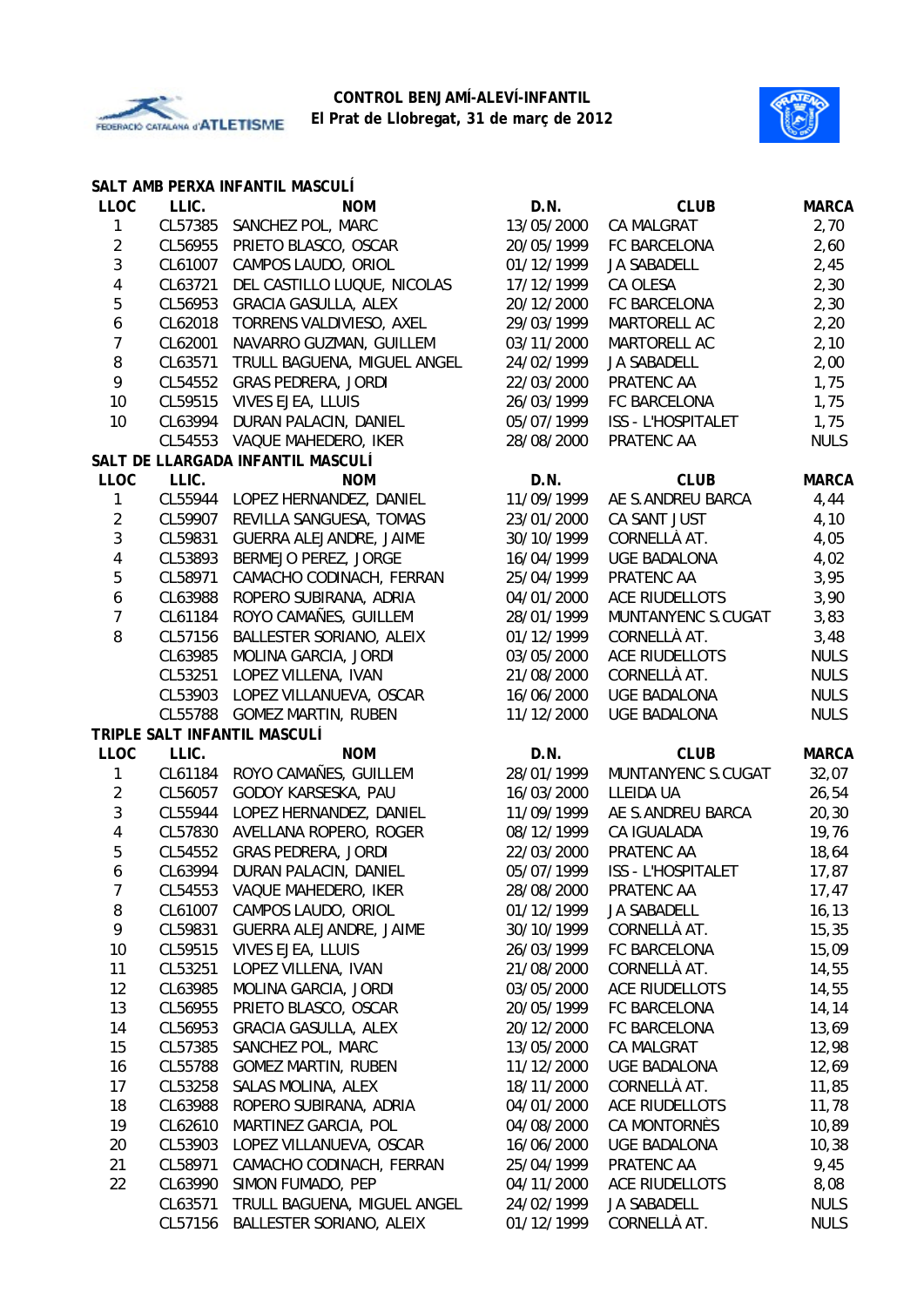



#### **3000 METRES LLISOS INFANTIL FEMENÍ**

| <b>LLOC</b><br>LLIC.<br>D.N.<br><b>CLUB</b><br><b>NOM</b><br><b>MARCA</b><br>CL58092<br>31/05/1999<br><b>JA MONTCADA</b><br>1<br>58092<br>MOLINA SAURA, PAULA<br>11, 17, 9<br>$\overline{c}$<br>CL60566<br>MESTRES CARMONA, ANNA<br>ISS - L'HOSPITALET<br>11, 23, 3<br>60566<br>08/12/1999<br>3<br>63391<br>CL63391<br>11, 50, 4<br>MORENO VILLAECIJA, RAQUEL<br>02/02/1999<br>ISS - L'HOSPITALET<br>4<br>52081<br>CL52081<br>ROVIRA TORNE, LAIA<br>08/06/1999<br>12,08,4<br>CA VILAFRANCA<br>5<br>20889<br>CT20889<br>12,43,0<br>CASTEJON LATRAS, ALICIA<br>26/05/1999<br>ISS - L'HOSPITALET<br><b>BUIL CLANCY, GABRIELA</b><br>12,52,9<br>60554<br>CL60554<br>29/05/2000<br>ISS - L'HOSPITALET<br>6<br>7<br>53917<br>CL53917<br>URRUTIA HERRERA, MIREIA<br>04/03/2000<br><b>CA CANALETES</b><br>12,54,8<br>8<br>62538<br>CL62538<br>MOYA CARRASCOSA, GEORGINA<br>23/11/2000<br>CA VILADECANS<br>13, 50, 8<br>9<br>56075<br>CL56075<br>07/07/2000<br>UA RUBÍ<br>LOPEZ BRUSTENGA, IRENE<br>13, 55, 7<br>10<br>63578<br>CL63578<br>CA SANT BOI<br>14,04,3<br>BELMONTE MOLINA, IRINA<br>16/06/2000<br>53226<br>CL53226<br>02/01/2000<br>UA RUBÍ<br>11<br>OLMOS GONZALEZ, BERTA<br>15, 12, 0<br>220 METRES TANQUES INFANTIL FEMENÍ<br>1a. Sèrie<br><b>LLOC</b><br>LLIC.<br><b>NOM</b><br>D.N.<br><b>CLUB</b><br><b>MARCA</b><br>1<br>CL58091<br>20/04/1999<br><b>JA MONTCADA</b><br>36,5<br>58091<br>POLO LLORENS, USHA<br>$\overline{c}$<br>CL58007<br>VEGA PALOMINO, MARIA<br>02/11/1999<br>CA SANT BOI<br>38,5<br>58007<br>3<br>38,8<br>58164<br>CL58164<br>DUQUE HOEFLICH, ANA GABRIELA<br>28/03/2000<br>CORNELLÀ AT.<br>4<br>53375<br>CL53375<br><b>BASSA TOMAS, ANNA</b><br>MUNTANYENC S.CUGAT<br>39,6<br>05/06/1999<br>CORNELLÀ AT.<br>5<br>57145<br>CL57145<br>BIENEFELD, ISABEL<br>40,1<br>23/04/2000<br>59598<br>CL59598<br>MUNTANYENC S.CUGAT<br>40,7<br>6<br>LOPEZ ZAMORA, LUCIA<br>09/06/1999<br>7<br>CL63578<br>CA SANT BOI<br>41,2<br>63578<br>BELMONTE MOLINA, IRINA<br>16/06/2000<br>8<br>CORNELLÀ AT.<br>CL50414<br>SONEIRA CASTRO, LAURA<br>28/08/1999<br>45,3<br>50414<br>2a. Sèrie<br><b>LLOC</b><br>LLIC.<br><b>NOM</b><br><b>CLUB</b><br><b>MARCA</b><br>D.N.<br>CORNELLÀ AT.<br>CL50407<br>CARRASCO MARTIN, MARINA<br>18/03/1999<br>34,3<br>1<br>50407<br>$\overline{2}$<br>CL58371<br>CORNELLÀ AT.<br>36,4<br>58371<br>GIROL REBORDOSA, LAURA<br>13/05/1999<br>3<br>50410<br>CL50410<br>MARTINEZ SANCHEZ, ELENA<br>11/03/1999<br>CORNELLÀ AT.<br>36,8<br>4<br>59898<br>MARTINEZ FERNANDEZ, ALBA<br>CA SANT JUST<br>37,3<br>CL59898<br>05/04/2000<br>5<br>CORNELLÀ AT.<br>CL53253<br>MARTINEZ CORONA, ALBA<br>53253<br>18/03/2000<br>41,1<br>3a. Sèrie<br>LLIC.<br>D.N.<br><b>CLUB</b><br><b>MARCA</b><br><b>LLOC</b><br><b>NOM</b><br>CL50832 FALCO VIDAL, ONA<br>01/12/1999<br>FC BARCELONA<br>39,3<br>1<br>50832<br>$\overline{2}$<br>57475<br>CL57475<br>LOPEZ PASTOR, MARIONA<br>26/05/1999<br>UA RUBÍ<br>40,3<br>3<br>59520<br>CL59520 LINARES ARROYO, NEUS<br>04/07/1999<br>FC BARCELONA<br>42,9<br>CL50406 CARDOSO RODRIGUEZ, SARA<br>CORNELLÀ AT.<br>23/11/1999<br>43,3<br>50406<br>4<br>5<br>57464<br>CL57464 FERNANDEZ EXPOSITO, ANDREA<br>UA RUBÍ<br>44,1<br>18/11/2000<br>CORNELLÀ AT.<br>6<br>53409<br>CL53409 DE TORRES GIMENO, JULIA<br>14/07/2000<br>44,7<br>$\overline{7}$<br>ISS - L'HOSPITALET<br>60555<br>CL60555<br>BUIL CLANCY, HELENA<br>29/05/2000<br>45,7<br>SALT AMB PERXA INFANTIL FEMENÍ<br><b>LLOC</b><br>LLIC.<br>D.N.<br><b>NOM</b><br><b>CLUB</b><br><b>MARCA</b><br>CL50832 FALCO VIDAL, ONA<br>01/12/1999<br>FC BARCELONA<br>1<br>50832<br>2,30<br>2<br>55084<br>CL55084<br>DEL CERRO VILLALBA, TANIA<br>31/12/1999<br>CA OLESA<br>2,00<br>CL57145<br>BIENEFELD, ISABEL<br>CORNELLÀ AT.<br>3<br>57145<br>23/04/2000<br>1,75<br>CORNELLÀ AT.<br>4<br>58164<br>CL58164<br>DUQUE HOEFLICH, ANA GABRIELA<br>28/03/2000<br>1,75<br>5<br>LINARES ARROYO, NEUS<br>FC BARCELONA<br>59520<br>CL59520<br>04/07/1999<br>1,40<br>63382<br>CL63382<br>BLAZQUEZ ALVAREZ, LAURA<br>20/04/2000<br>ISS - L'HOSPITALET<br><b>NULS</b><br>CA MONTORNÈS<br>57612<br>CL57612<br>GURRI CASALS, NURIA<br>01/08/2000<br><b>NULS</b><br>CL56380<br>SANCHEZ GALAN, LORENA<br>16/09/2000<br>CA MONTORNÈS<br><b>NULS</b><br>56380<br>CORNELLÀ AT.<br>DE TORRES GIMENO, JULIA<br><b>NULS</b><br>53409<br>CL53409<br>14/07/2000 | 1a. Sèrie |  |  |  |
|-----------------------------------------------------------------------------------------------------------------------------------------------------------------------------------------------------------------------------------------------------------------------------------------------------------------------------------------------------------------------------------------------------------------------------------------------------------------------------------------------------------------------------------------------------------------------------------------------------------------------------------------------------------------------------------------------------------------------------------------------------------------------------------------------------------------------------------------------------------------------------------------------------------------------------------------------------------------------------------------------------------------------------------------------------------------------------------------------------------------------------------------------------------------------------------------------------------------------------------------------------------------------------------------------------------------------------------------------------------------------------------------------------------------------------------------------------------------------------------------------------------------------------------------------------------------------------------------------------------------------------------------------------------------------------------------------------------------------------------------------------------------------------------------------------------------------------------------------------------------------------------------------------------------------------------------------------------------------------------------------------------------------------------------------------------------------------------------------------------------------------------------------------------------------------------------------------------------------------------------------------------------------------------------------------------------------------------------------------------------------------------------------------------------------------------------------------------------------------------------------------------------------------------------------------------------------------------------------------------------------------------------------------------------------------------------------------------------------------------------------------------------------------------------------------------------------------------------------------------------------------------------------------------------------------------------------------------------------------------------------------------------------------------------------------------------------------------------------------------------------------------------------------------------------------------------------------------------------------------------------------------------------------------------------------------------------------------------------------------------------------------------------------------------------------------------------------------------------------------------------------------------------------------------------------------------------------------------------------------------------------------------------------------------------------------------------------------------------------------------------------------------------------------------------------------------------------------------------------------------------------------------------------------------------------------------------------------------------------------------------------------------------------------------------------------------------------------------------------------------------------------------------------------------------------------------------------------------------------------------------------------------------------------------------------------------------------------------------------------|-----------|--|--|--|
|                                                                                                                                                                                                                                                                                                                                                                                                                                                                                                                                                                                                                                                                                                                                                                                                                                                                                                                                                                                                                                                                                                                                                                                                                                                                                                                                                                                                                                                                                                                                                                                                                                                                                                                                                                                                                                                                                                                                                                                                                                                                                                                                                                                                                                                                                                                                                                                                                                                                                                                                                                                                                                                                                                                                                                                                                                                                                                                                                                                                                                                                                                                                                                                                                                                                                                                                                                                                                                                                                                                                                                                                                                                                                                                                                                                                                                                                                                                                                                                                                                                                                                                                                                                                                                                                                                                                                           |           |  |  |  |
|                                                                                                                                                                                                                                                                                                                                                                                                                                                                                                                                                                                                                                                                                                                                                                                                                                                                                                                                                                                                                                                                                                                                                                                                                                                                                                                                                                                                                                                                                                                                                                                                                                                                                                                                                                                                                                                                                                                                                                                                                                                                                                                                                                                                                                                                                                                                                                                                                                                                                                                                                                                                                                                                                                                                                                                                                                                                                                                                                                                                                                                                                                                                                                                                                                                                                                                                                                                                                                                                                                                                                                                                                                                                                                                                                                                                                                                                                                                                                                                                                                                                                                                                                                                                                                                                                                                                                           |           |  |  |  |
|                                                                                                                                                                                                                                                                                                                                                                                                                                                                                                                                                                                                                                                                                                                                                                                                                                                                                                                                                                                                                                                                                                                                                                                                                                                                                                                                                                                                                                                                                                                                                                                                                                                                                                                                                                                                                                                                                                                                                                                                                                                                                                                                                                                                                                                                                                                                                                                                                                                                                                                                                                                                                                                                                                                                                                                                                                                                                                                                                                                                                                                                                                                                                                                                                                                                                                                                                                                                                                                                                                                                                                                                                                                                                                                                                                                                                                                                                                                                                                                                                                                                                                                                                                                                                                                                                                                                                           |           |  |  |  |
|                                                                                                                                                                                                                                                                                                                                                                                                                                                                                                                                                                                                                                                                                                                                                                                                                                                                                                                                                                                                                                                                                                                                                                                                                                                                                                                                                                                                                                                                                                                                                                                                                                                                                                                                                                                                                                                                                                                                                                                                                                                                                                                                                                                                                                                                                                                                                                                                                                                                                                                                                                                                                                                                                                                                                                                                                                                                                                                                                                                                                                                                                                                                                                                                                                                                                                                                                                                                                                                                                                                                                                                                                                                                                                                                                                                                                                                                                                                                                                                                                                                                                                                                                                                                                                                                                                                                                           |           |  |  |  |
|                                                                                                                                                                                                                                                                                                                                                                                                                                                                                                                                                                                                                                                                                                                                                                                                                                                                                                                                                                                                                                                                                                                                                                                                                                                                                                                                                                                                                                                                                                                                                                                                                                                                                                                                                                                                                                                                                                                                                                                                                                                                                                                                                                                                                                                                                                                                                                                                                                                                                                                                                                                                                                                                                                                                                                                                                                                                                                                                                                                                                                                                                                                                                                                                                                                                                                                                                                                                                                                                                                                                                                                                                                                                                                                                                                                                                                                                                                                                                                                                                                                                                                                                                                                                                                                                                                                                                           |           |  |  |  |
|                                                                                                                                                                                                                                                                                                                                                                                                                                                                                                                                                                                                                                                                                                                                                                                                                                                                                                                                                                                                                                                                                                                                                                                                                                                                                                                                                                                                                                                                                                                                                                                                                                                                                                                                                                                                                                                                                                                                                                                                                                                                                                                                                                                                                                                                                                                                                                                                                                                                                                                                                                                                                                                                                                                                                                                                                                                                                                                                                                                                                                                                                                                                                                                                                                                                                                                                                                                                                                                                                                                                                                                                                                                                                                                                                                                                                                                                                                                                                                                                                                                                                                                                                                                                                                                                                                                                                           |           |  |  |  |
|                                                                                                                                                                                                                                                                                                                                                                                                                                                                                                                                                                                                                                                                                                                                                                                                                                                                                                                                                                                                                                                                                                                                                                                                                                                                                                                                                                                                                                                                                                                                                                                                                                                                                                                                                                                                                                                                                                                                                                                                                                                                                                                                                                                                                                                                                                                                                                                                                                                                                                                                                                                                                                                                                                                                                                                                                                                                                                                                                                                                                                                                                                                                                                                                                                                                                                                                                                                                                                                                                                                                                                                                                                                                                                                                                                                                                                                                                                                                                                                                                                                                                                                                                                                                                                                                                                                                                           |           |  |  |  |
|                                                                                                                                                                                                                                                                                                                                                                                                                                                                                                                                                                                                                                                                                                                                                                                                                                                                                                                                                                                                                                                                                                                                                                                                                                                                                                                                                                                                                                                                                                                                                                                                                                                                                                                                                                                                                                                                                                                                                                                                                                                                                                                                                                                                                                                                                                                                                                                                                                                                                                                                                                                                                                                                                                                                                                                                                                                                                                                                                                                                                                                                                                                                                                                                                                                                                                                                                                                                                                                                                                                                                                                                                                                                                                                                                                                                                                                                                                                                                                                                                                                                                                                                                                                                                                                                                                                                                           |           |  |  |  |
|                                                                                                                                                                                                                                                                                                                                                                                                                                                                                                                                                                                                                                                                                                                                                                                                                                                                                                                                                                                                                                                                                                                                                                                                                                                                                                                                                                                                                                                                                                                                                                                                                                                                                                                                                                                                                                                                                                                                                                                                                                                                                                                                                                                                                                                                                                                                                                                                                                                                                                                                                                                                                                                                                                                                                                                                                                                                                                                                                                                                                                                                                                                                                                                                                                                                                                                                                                                                                                                                                                                                                                                                                                                                                                                                                                                                                                                                                                                                                                                                                                                                                                                                                                                                                                                                                                                                                           |           |  |  |  |
|                                                                                                                                                                                                                                                                                                                                                                                                                                                                                                                                                                                                                                                                                                                                                                                                                                                                                                                                                                                                                                                                                                                                                                                                                                                                                                                                                                                                                                                                                                                                                                                                                                                                                                                                                                                                                                                                                                                                                                                                                                                                                                                                                                                                                                                                                                                                                                                                                                                                                                                                                                                                                                                                                                                                                                                                                                                                                                                                                                                                                                                                                                                                                                                                                                                                                                                                                                                                                                                                                                                                                                                                                                                                                                                                                                                                                                                                                                                                                                                                                                                                                                                                                                                                                                                                                                                                                           |           |  |  |  |
|                                                                                                                                                                                                                                                                                                                                                                                                                                                                                                                                                                                                                                                                                                                                                                                                                                                                                                                                                                                                                                                                                                                                                                                                                                                                                                                                                                                                                                                                                                                                                                                                                                                                                                                                                                                                                                                                                                                                                                                                                                                                                                                                                                                                                                                                                                                                                                                                                                                                                                                                                                                                                                                                                                                                                                                                                                                                                                                                                                                                                                                                                                                                                                                                                                                                                                                                                                                                                                                                                                                                                                                                                                                                                                                                                                                                                                                                                                                                                                                                                                                                                                                                                                                                                                                                                                                                                           |           |  |  |  |
|                                                                                                                                                                                                                                                                                                                                                                                                                                                                                                                                                                                                                                                                                                                                                                                                                                                                                                                                                                                                                                                                                                                                                                                                                                                                                                                                                                                                                                                                                                                                                                                                                                                                                                                                                                                                                                                                                                                                                                                                                                                                                                                                                                                                                                                                                                                                                                                                                                                                                                                                                                                                                                                                                                                                                                                                                                                                                                                                                                                                                                                                                                                                                                                                                                                                                                                                                                                                                                                                                                                                                                                                                                                                                                                                                                                                                                                                                                                                                                                                                                                                                                                                                                                                                                                                                                                                                           |           |  |  |  |
|                                                                                                                                                                                                                                                                                                                                                                                                                                                                                                                                                                                                                                                                                                                                                                                                                                                                                                                                                                                                                                                                                                                                                                                                                                                                                                                                                                                                                                                                                                                                                                                                                                                                                                                                                                                                                                                                                                                                                                                                                                                                                                                                                                                                                                                                                                                                                                                                                                                                                                                                                                                                                                                                                                                                                                                                                                                                                                                                                                                                                                                                                                                                                                                                                                                                                                                                                                                                                                                                                                                                                                                                                                                                                                                                                                                                                                                                                                                                                                                                                                                                                                                                                                                                                                                                                                                                                           |           |  |  |  |
|                                                                                                                                                                                                                                                                                                                                                                                                                                                                                                                                                                                                                                                                                                                                                                                                                                                                                                                                                                                                                                                                                                                                                                                                                                                                                                                                                                                                                                                                                                                                                                                                                                                                                                                                                                                                                                                                                                                                                                                                                                                                                                                                                                                                                                                                                                                                                                                                                                                                                                                                                                                                                                                                                                                                                                                                                                                                                                                                                                                                                                                                                                                                                                                                                                                                                                                                                                                                                                                                                                                                                                                                                                                                                                                                                                                                                                                                                                                                                                                                                                                                                                                                                                                                                                                                                                                                                           |           |  |  |  |
|                                                                                                                                                                                                                                                                                                                                                                                                                                                                                                                                                                                                                                                                                                                                                                                                                                                                                                                                                                                                                                                                                                                                                                                                                                                                                                                                                                                                                                                                                                                                                                                                                                                                                                                                                                                                                                                                                                                                                                                                                                                                                                                                                                                                                                                                                                                                                                                                                                                                                                                                                                                                                                                                                                                                                                                                                                                                                                                                                                                                                                                                                                                                                                                                                                                                                                                                                                                                                                                                                                                                                                                                                                                                                                                                                                                                                                                                                                                                                                                                                                                                                                                                                                                                                                                                                                                                                           |           |  |  |  |
|                                                                                                                                                                                                                                                                                                                                                                                                                                                                                                                                                                                                                                                                                                                                                                                                                                                                                                                                                                                                                                                                                                                                                                                                                                                                                                                                                                                                                                                                                                                                                                                                                                                                                                                                                                                                                                                                                                                                                                                                                                                                                                                                                                                                                                                                                                                                                                                                                                                                                                                                                                                                                                                                                                                                                                                                                                                                                                                                                                                                                                                                                                                                                                                                                                                                                                                                                                                                                                                                                                                                                                                                                                                                                                                                                                                                                                                                                                                                                                                                                                                                                                                                                                                                                                                                                                                                                           |           |  |  |  |
|                                                                                                                                                                                                                                                                                                                                                                                                                                                                                                                                                                                                                                                                                                                                                                                                                                                                                                                                                                                                                                                                                                                                                                                                                                                                                                                                                                                                                                                                                                                                                                                                                                                                                                                                                                                                                                                                                                                                                                                                                                                                                                                                                                                                                                                                                                                                                                                                                                                                                                                                                                                                                                                                                                                                                                                                                                                                                                                                                                                                                                                                                                                                                                                                                                                                                                                                                                                                                                                                                                                                                                                                                                                                                                                                                                                                                                                                                                                                                                                                                                                                                                                                                                                                                                                                                                                                                           |           |  |  |  |
|                                                                                                                                                                                                                                                                                                                                                                                                                                                                                                                                                                                                                                                                                                                                                                                                                                                                                                                                                                                                                                                                                                                                                                                                                                                                                                                                                                                                                                                                                                                                                                                                                                                                                                                                                                                                                                                                                                                                                                                                                                                                                                                                                                                                                                                                                                                                                                                                                                                                                                                                                                                                                                                                                                                                                                                                                                                                                                                                                                                                                                                                                                                                                                                                                                                                                                                                                                                                                                                                                                                                                                                                                                                                                                                                                                                                                                                                                                                                                                                                                                                                                                                                                                                                                                                                                                                                                           |           |  |  |  |
|                                                                                                                                                                                                                                                                                                                                                                                                                                                                                                                                                                                                                                                                                                                                                                                                                                                                                                                                                                                                                                                                                                                                                                                                                                                                                                                                                                                                                                                                                                                                                                                                                                                                                                                                                                                                                                                                                                                                                                                                                                                                                                                                                                                                                                                                                                                                                                                                                                                                                                                                                                                                                                                                                                                                                                                                                                                                                                                                                                                                                                                                                                                                                                                                                                                                                                                                                                                                                                                                                                                                                                                                                                                                                                                                                                                                                                                                                                                                                                                                                                                                                                                                                                                                                                                                                                                                                           |           |  |  |  |
|                                                                                                                                                                                                                                                                                                                                                                                                                                                                                                                                                                                                                                                                                                                                                                                                                                                                                                                                                                                                                                                                                                                                                                                                                                                                                                                                                                                                                                                                                                                                                                                                                                                                                                                                                                                                                                                                                                                                                                                                                                                                                                                                                                                                                                                                                                                                                                                                                                                                                                                                                                                                                                                                                                                                                                                                                                                                                                                                                                                                                                                                                                                                                                                                                                                                                                                                                                                                                                                                                                                                                                                                                                                                                                                                                                                                                                                                                                                                                                                                                                                                                                                                                                                                                                                                                                                                                           |           |  |  |  |
|                                                                                                                                                                                                                                                                                                                                                                                                                                                                                                                                                                                                                                                                                                                                                                                                                                                                                                                                                                                                                                                                                                                                                                                                                                                                                                                                                                                                                                                                                                                                                                                                                                                                                                                                                                                                                                                                                                                                                                                                                                                                                                                                                                                                                                                                                                                                                                                                                                                                                                                                                                                                                                                                                                                                                                                                                                                                                                                                                                                                                                                                                                                                                                                                                                                                                                                                                                                                                                                                                                                                                                                                                                                                                                                                                                                                                                                                                                                                                                                                                                                                                                                                                                                                                                                                                                                                                           |           |  |  |  |
|                                                                                                                                                                                                                                                                                                                                                                                                                                                                                                                                                                                                                                                                                                                                                                                                                                                                                                                                                                                                                                                                                                                                                                                                                                                                                                                                                                                                                                                                                                                                                                                                                                                                                                                                                                                                                                                                                                                                                                                                                                                                                                                                                                                                                                                                                                                                                                                                                                                                                                                                                                                                                                                                                                                                                                                                                                                                                                                                                                                                                                                                                                                                                                                                                                                                                                                                                                                                                                                                                                                                                                                                                                                                                                                                                                                                                                                                                                                                                                                                                                                                                                                                                                                                                                                                                                                                                           |           |  |  |  |
|                                                                                                                                                                                                                                                                                                                                                                                                                                                                                                                                                                                                                                                                                                                                                                                                                                                                                                                                                                                                                                                                                                                                                                                                                                                                                                                                                                                                                                                                                                                                                                                                                                                                                                                                                                                                                                                                                                                                                                                                                                                                                                                                                                                                                                                                                                                                                                                                                                                                                                                                                                                                                                                                                                                                                                                                                                                                                                                                                                                                                                                                                                                                                                                                                                                                                                                                                                                                                                                                                                                                                                                                                                                                                                                                                                                                                                                                                                                                                                                                                                                                                                                                                                                                                                                                                                                                                           |           |  |  |  |
|                                                                                                                                                                                                                                                                                                                                                                                                                                                                                                                                                                                                                                                                                                                                                                                                                                                                                                                                                                                                                                                                                                                                                                                                                                                                                                                                                                                                                                                                                                                                                                                                                                                                                                                                                                                                                                                                                                                                                                                                                                                                                                                                                                                                                                                                                                                                                                                                                                                                                                                                                                                                                                                                                                                                                                                                                                                                                                                                                                                                                                                                                                                                                                                                                                                                                                                                                                                                                                                                                                                                                                                                                                                                                                                                                                                                                                                                                                                                                                                                                                                                                                                                                                                                                                                                                                                                                           |           |  |  |  |
|                                                                                                                                                                                                                                                                                                                                                                                                                                                                                                                                                                                                                                                                                                                                                                                                                                                                                                                                                                                                                                                                                                                                                                                                                                                                                                                                                                                                                                                                                                                                                                                                                                                                                                                                                                                                                                                                                                                                                                                                                                                                                                                                                                                                                                                                                                                                                                                                                                                                                                                                                                                                                                                                                                                                                                                                                                                                                                                                                                                                                                                                                                                                                                                                                                                                                                                                                                                                                                                                                                                                                                                                                                                                                                                                                                                                                                                                                                                                                                                                                                                                                                                                                                                                                                                                                                                                                           |           |  |  |  |
|                                                                                                                                                                                                                                                                                                                                                                                                                                                                                                                                                                                                                                                                                                                                                                                                                                                                                                                                                                                                                                                                                                                                                                                                                                                                                                                                                                                                                                                                                                                                                                                                                                                                                                                                                                                                                                                                                                                                                                                                                                                                                                                                                                                                                                                                                                                                                                                                                                                                                                                                                                                                                                                                                                                                                                                                                                                                                                                                                                                                                                                                                                                                                                                                                                                                                                                                                                                                                                                                                                                                                                                                                                                                                                                                                                                                                                                                                                                                                                                                                                                                                                                                                                                                                                                                                                                                                           |           |  |  |  |
|                                                                                                                                                                                                                                                                                                                                                                                                                                                                                                                                                                                                                                                                                                                                                                                                                                                                                                                                                                                                                                                                                                                                                                                                                                                                                                                                                                                                                                                                                                                                                                                                                                                                                                                                                                                                                                                                                                                                                                                                                                                                                                                                                                                                                                                                                                                                                                                                                                                                                                                                                                                                                                                                                                                                                                                                                                                                                                                                                                                                                                                                                                                                                                                                                                                                                                                                                                                                                                                                                                                                                                                                                                                                                                                                                                                                                                                                                                                                                                                                                                                                                                                                                                                                                                                                                                                                                           |           |  |  |  |
|                                                                                                                                                                                                                                                                                                                                                                                                                                                                                                                                                                                                                                                                                                                                                                                                                                                                                                                                                                                                                                                                                                                                                                                                                                                                                                                                                                                                                                                                                                                                                                                                                                                                                                                                                                                                                                                                                                                                                                                                                                                                                                                                                                                                                                                                                                                                                                                                                                                                                                                                                                                                                                                                                                                                                                                                                                                                                                                                                                                                                                                                                                                                                                                                                                                                                                                                                                                                                                                                                                                                                                                                                                                                                                                                                                                                                                                                                                                                                                                                                                                                                                                                                                                                                                                                                                                                                           |           |  |  |  |
|                                                                                                                                                                                                                                                                                                                                                                                                                                                                                                                                                                                                                                                                                                                                                                                                                                                                                                                                                                                                                                                                                                                                                                                                                                                                                                                                                                                                                                                                                                                                                                                                                                                                                                                                                                                                                                                                                                                                                                                                                                                                                                                                                                                                                                                                                                                                                                                                                                                                                                                                                                                                                                                                                                                                                                                                                                                                                                                                                                                                                                                                                                                                                                                                                                                                                                                                                                                                                                                                                                                                                                                                                                                                                                                                                                                                                                                                                                                                                                                                                                                                                                                                                                                                                                                                                                                                                           |           |  |  |  |
|                                                                                                                                                                                                                                                                                                                                                                                                                                                                                                                                                                                                                                                                                                                                                                                                                                                                                                                                                                                                                                                                                                                                                                                                                                                                                                                                                                                                                                                                                                                                                                                                                                                                                                                                                                                                                                                                                                                                                                                                                                                                                                                                                                                                                                                                                                                                                                                                                                                                                                                                                                                                                                                                                                                                                                                                                                                                                                                                                                                                                                                                                                                                                                                                                                                                                                                                                                                                                                                                                                                                                                                                                                                                                                                                                                                                                                                                                                                                                                                                                                                                                                                                                                                                                                                                                                                                                           |           |  |  |  |
|                                                                                                                                                                                                                                                                                                                                                                                                                                                                                                                                                                                                                                                                                                                                                                                                                                                                                                                                                                                                                                                                                                                                                                                                                                                                                                                                                                                                                                                                                                                                                                                                                                                                                                                                                                                                                                                                                                                                                                                                                                                                                                                                                                                                                                                                                                                                                                                                                                                                                                                                                                                                                                                                                                                                                                                                                                                                                                                                                                                                                                                                                                                                                                                                                                                                                                                                                                                                                                                                                                                                                                                                                                                                                                                                                                                                                                                                                                                                                                                                                                                                                                                                                                                                                                                                                                                                                           |           |  |  |  |
|                                                                                                                                                                                                                                                                                                                                                                                                                                                                                                                                                                                                                                                                                                                                                                                                                                                                                                                                                                                                                                                                                                                                                                                                                                                                                                                                                                                                                                                                                                                                                                                                                                                                                                                                                                                                                                                                                                                                                                                                                                                                                                                                                                                                                                                                                                                                                                                                                                                                                                                                                                                                                                                                                                                                                                                                                                                                                                                                                                                                                                                                                                                                                                                                                                                                                                                                                                                                                                                                                                                                                                                                                                                                                                                                                                                                                                                                                                                                                                                                                                                                                                                                                                                                                                                                                                                                                           |           |  |  |  |
|                                                                                                                                                                                                                                                                                                                                                                                                                                                                                                                                                                                                                                                                                                                                                                                                                                                                                                                                                                                                                                                                                                                                                                                                                                                                                                                                                                                                                                                                                                                                                                                                                                                                                                                                                                                                                                                                                                                                                                                                                                                                                                                                                                                                                                                                                                                                                                                                                                                                                                                                                                                                                                                                                                                                                                                                                                                                                                                                                                                                                                                                                                                                                                                                                                                                                                                                                                                                                                                                                                                                                                                                                                                                                                                                                                                                                                                                                                                                                                                                                                                                                                                                                                                                                                                                                                                                                           |           |  |  |  |
|                                                                                                                                                                                                                                                                                                                                                                                                                                                                                                                                                                                                                                                                                                                                                                                                                                                                                                                                                                                                                                                                                                                                                                                                                                                                                                                                                                                                                                                                                                                                                                                                                                                                                                                                                                                                                                                                                                                                                                                                                                                                                                                                                                                                                                                                                                                                                                                                                                                                                                                                                                                                                                                                                                                                                                                                                                                                                                                                                                                                                                                                                                                                                                                                                                                                                                                                                                                                                                                                                                                                                                                                                                                                                                                                                                                                                                                                                                                                                                                                                                                                                                                                                                                                                                                                                                                                                           |           |  |  |  |
|                                                                                                                                                                                                                                                                                                                                                                                                                                                                                                                                                                                                                                                                                                                                                                                                                                                                                                                                                                                                                                                                                                                                                                                                                                                                                                                                                                                                                                                                                                                                                                                                                                                                                                                                                                                                                                                                                                                                                                                                                                                                                                                                                                                                                                                                                                                                                                                                                                                                                                                                                                                                                                                                                                                                                                                                                                                                                                                                                                                                                                                                                                                                                                                                                                                                                                                                                                                                                                                                                                                                                                                                                                                                                                                                                                                                                                                                                                                                                                                                                                                                                                                                                                                                                                                                                                                                                           |           |  |  |  |
|                                                                                                                                                                                                                                                                                                                                                                                                                                                                                                                                                                                                                                                                                                                                                                                                                                                                                                                                                                                                                                                                                                                                                                                                                                                                                                                                                                                                                                                                                                                                                                                                                                                                                                                                                                                                                                                                                                                                                                                                                                                                                                                                                                                                                                                                                                                                                                                                                                                                                                                                                                                                                                                                                                                                                                                                                                                                                                                                                                                                                                                                                                                                                                                                                                                                                                                                                                                                                                                                                                                                                                                                                                                                                                                                                                                                                                                                                                                                                                                                                                                                                                                                                                                                                                                                                                                                                           |           |  |  |  |
|                                                                                                                                                                                                                                                                                                                                                                                                                                                                                                                                                                                                                                                                                                                                                                                                                                                                                                                                                                                                                                                                                                                                                                                                                                                                                                                                                                                                                                                                                                                                                                                                                                                                                                                                                                                                                                                                                                                                                                                                                                                                                                                                                                                                                                                                                                                                                                                                                                                                                                                                                                                                                                                                                                                                                                                                                                                                                                                                                                                                                                                                                                                                                                                                                                                                                                                                                                                                                                                                                                                                                                                                                                                                                                                                                                                                                                                                                                                                                                                                                                                                                                                                                                                                                                                                                                                                                           |           |  |  |  |
|                                                                                                                                                                                                                                                                                                                                                                                                                                                                                                                                                                                                                                                                                                                                                                                                                                                                                                                                                                                                                                                                                                                                                                                                                                                                                                                                                                                                                                                                                                                                                                                                                                                                                                                                                                                                                                                                                                                                                                                                                                                                                                                                                                                                                                                                                                                                                                                                                                                                                                                                                                                                                                                                                                                                                                                                                                                                                                                                                                                                                                                                                                                                                                                                                                                                                                                                                                                                                                                                                                                                                                                                                                                                                                                                                                                                                                                                                                                                                                                                                                                                                                                                                                                                                                                                                                                                                           |           |  |  |  |
|                                                                                                                                                                                                                                                                                                                                                                                                                                                                                                                                                                                                                                                                                                                                                                                                                                                                                                                                                                                                                                                                                                                                                                                                                                                                                                                                                                                                                                                                                                                                                                                                                                                                                                                                                                                                                                                                                                                                                                                                                                                                                                                                                                                                                                                                                                                                                                                                                                                                                                                                                                                                                                                                                                                                                                                                                                                                                                                                                                                                                                                                                                                                                                                                                                                                                                                                                                                                                                                                                                                                                                                                                                                                                                                                                                                                                                                                                                                                                                                                                                                                                                                                                                                                                                                                                                                                                           |           |  |  |  |
|                                                                                                                                                                                                                                                                                                                                                                                                                                                                                                                                                                                                                                                                                                                                                                                                                                                                                                                                                                                                                                                                                                                                                                                                                                                                                                                                                                                                                                                                                                                                                                                                                                                                                                                                                                                                                                                                                                                                                                                                                                                                                                                                                                                                                                                                                                                                                                                                                                                                                                                                                                                                                                                                                                                                                                                                                                                                                                                                                                                                                                                                                                                                                                                                                                                                                                                                                                                                                                                                                                                                                                                                                                                                                                                                                                                                                                                                                                                                                                                                                                                                                                                                                                                                                                                                                                                                                           |           |  |  |  |
|                                                                                                                                                                                                                                                                                                                                                                                                                                                                                                                                                                                                                                                                                                                                                                                                                                                                                                                                                                                                                                                                                                                                                                                                                                                                                                                                                                                                                                                                                                                                                                                                                                                                                                                                                                                                                                                                                                                                                                                                                                                                                                                                                                                                                                                                                                                                                                                                                                                                                                                                                                                                                                                                                                                                                                                                                                                                                                                                                                                                                                                                                                                                                                                                                                                                                                                                                                                                                                                                                                                                                                                                                                                                                                                                                                                                                                                                                                                                                                                                                                                                                                                                                                                                                                                                                                                                                           |           |  |  |  |
|                                                                                                                                                                                                                                                                                                                                                                                                                                                                                                                                                                                                                                                                                                                                                                                                                                                                                                                                                                                                                                                                                                                                                                                                                                                                                                                                                                                                                                                                                                                                                                                                                                                                                                                                                                                                                                                                                                                                                                                                                                                                                                                                                                                                                                                                                                                                                                                                                                                                                                                                                                                                                                                                                                                                                                                                                                                                                                                                                                                                                                                                                                                                                                                                                                                                                                                                                                                                                                                                                                                                                                                                                                                                                                                                                                                                                                                                                                                                                                                                                                                                                                                                                                                                                                                                                                                                                           |           |  |  |  |
|                                                                                                                                                                                                                                                                                                                                                                                                                                                                                                                                                                                                                                                                                                                                                                                                                                                                                                                                                                                                                                                                                                                                                                                                                                                                                                                                                                                                                                                                                                                                                                                                                                                                                                                                                                                                                                                                                                                                                                                                                                                                                                                                                                                                                                                                                                                                                                                                                                                                                                                                                                                                                                                                                                                                                                                                                                                                                                                                                                                                                                                                                                                                                                                                                                                                                                                                                                                                                                                                                                                                                                                                                                                                                                                                                                                                                                                                                                                                                                                                                                                                                                                                                                                                                                                                                                                                                           |           |  |  |  |
|                                                                                                                                                                                                                                                                                                                                                                                                                                                                                                                                                                                                                                                                                                                                                                                                                                                                                                                                                                                                                                                                                                                                                                                                                                                                                                                                                                                                                                                                                                                                                                                                                                                                                                                                                                                                                                                                                                                                                                                                                                                                                                                                                                                                                                                                                                                                                                                                                                                                                                                                                                                                                                                                                                                                                                                                                                                                                                                                                                                                                                                                                                                                                                                                                                                                                                                                                                                                                                                                                                                                                                                                                                                                                                                                                                                                                                                                                                                                                                                                                                                                                                                                                                                                                                                                                                                                                           |           |  |  |  |
|                                                                                                                                                                                                                                                                                                                                                                                                                                                                                                                                                                                                                                                                                                                                                                                                                                                                                                                                                                                                                                                                                                                                                                                                                                                                                                                                                                                                                                                                                                                                                                                                                                                                                                                                                                                                                                                                                                                                                                                                                                                                                                                                                                                                                                                                                                                                                                                                                                                                                                                                                                                                                                                                                                                                                                                                                                                                                                                                                                                                                                                                                                                                                                                                                                                                                                                                                                                                                                                                                                                                                                                                                                                                                                                                                                                                                                                                                                                                                                                                                                                                                                                                                                                                                                                                                                                                                           |           |  |  |  |
|                                                                                                                                                                                                                                                                                                                                                                                                                                                                                                                                                                                                                                                                                                                                                                                                                                                                                                                                                                                                                                                                                                                                                                                                                                                                                                                                                                                                                                                                                                                                                                                                                                                                                                                                                                                                                                                                                                                                                                                                                                                                                                                                                                                                                                                                                                                                                                                                                                                                                                                                                                                                                                                                                                                                                                                                                                                                                                                                                                                                                                                                                                                                                                                                                                                                                                                                                                                                                                                                                                                                                                                                                                                                                                                                                                                                                                                                                                                                                                                                                                                                                                                                                                                                                                                                                                                                                           |           |  |  |  |
|                                                                                                                                                                                                                                                                                                                                                                                                                                                                                                                                                                                                                                                                                                                                                                                                                                                                                                                                                                                                                                                                                                                                                                                                                                                                                                                                                                                                                                                                                                                                                                                                                                                                                                                                                                                                                                                                                                                                                                                                                                                                                                                                                                                                                                                                                                                                                                                                                                                                                                                                                                                                                                                                                                                                                                                                                                                                                                                                                                                                                                                                                                                                                                                                                                                                                                                                                                                                                                                                                                                                                                                                                                                                                                                                                                                                                                                                                                                                                                                                                                                                                                                                                                                                                                                                                                                                                           |           |  |  |  |
|                                                                                                                                                                                                                                                                                                                                                                                                                                                                                                                                                                                                                                                                                                                                                                                                                                                                                                                                                                                                                                                                                                                                                                                                                                                                                                                                                                                                                                                                                                                                                                                                                                                                                                                                                                                                                                                                                                                                                                                                                                                                                                                                                                                                                                                                                                                                                                                                                                                                                                                                                                                                                                                                                                                                                                                                                                                                                                                                                                                                                                                                                                                                                                                                                                                                                                                                                                                                                                                                                                                                                                                                                                                                                                                                                                                                                                                                                                                                                                                                                                                                                                                                                                                                                                                                                                                                                           |           |  |  |  |
|                                                                                                                                                                                                                                                                                                                                                                                                                                                                                                                                                                                                                                                                                                                                                                                                                                                                                                                                                                                                                                                                                                                                                                                                                                                                                                                                                                                                                                                                                                                                                                                                                                                                                                                                                                                                                                                                                                                                                                                                                                                                                                                                                                                                                                                                                                                                                                                                                                                                                                                                                                                                                                                                                                                                                                                                                                                                                                                                                                                                                                                                                                                                                                                                                                                                                                                                                                                                                                                                                                                                                                                                                                                                                                                                                                                                                                                                                                                                                                                                                                                                                                                                                                                                                                                                                                                                                           |           |  |  |  |
|                                                                                                                                                                                                                                                                                                                                                                                                                                                                                                                                                                                                                                                                                                                                                                                                                                                                                                                                                                                                                                                                                                                                                                                                                                                                                                                                                                                                                                                                                                                                                                                                                                                                                                                                                                                                                                                                                                                                                                                                                                                                                                                                                                                                                                                                                                                                                                                                                                                                                                                                                                                                                                                                                                                                                                                                                                                                                                                                                                                                                                                                                                                                                                                                                                                                                                                                                                                                                                                                                                                                                                                                                                                                                                                                                                                                                                                                                                                                                                                                                                                                                                                                                                                                                                                                                                                                                           |           |  |  |  |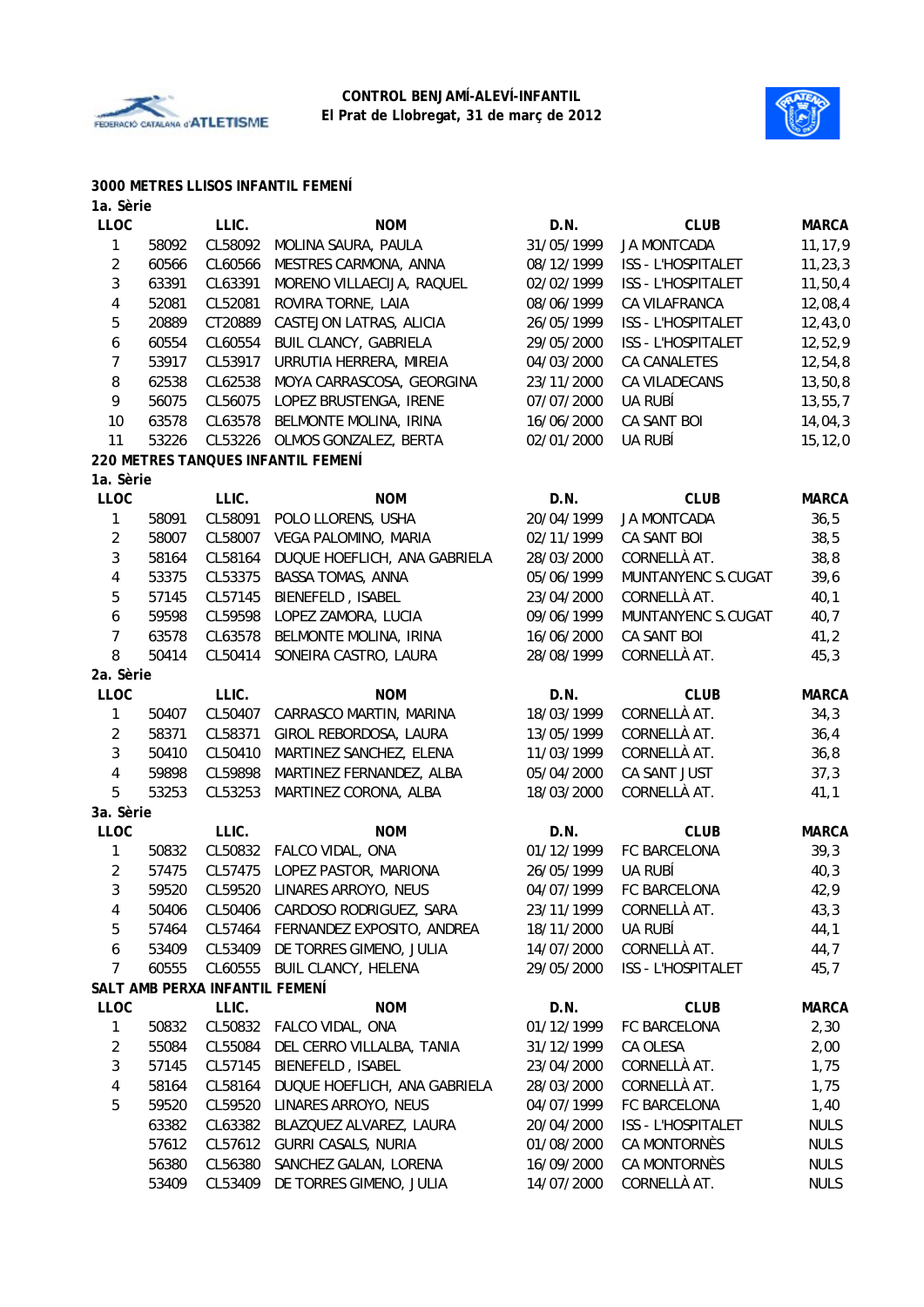



#### **LLANÇAMENT DE PES INFANTIL FEMENÍ**

| <b>LLOC</b>    |       | LLIC.   | <b>NOM</b>                             | D.N.       | <b>CLUB</b>         | <b>MARCA</b> |
|----------------|-------|---------|----------------------------------------|------------|---------------------|--------------|
| $\mathbf{1}$   | 58007 | CL58007 | VEGA PALOMINO, MARIA                   | 02/11/1999 | CA SANT BOI         | 10, 34       |
| $\overline{2}$ | 58620 | CL58620 | BASCOMPTE PUJABET, JUDIT               | 15/02/1999 | CA IGUALADA         | 9,68         |
| 3              | 60701 | CL60701 | REI MONTES, NURIA                      | 17/01/1999 | CA IGUALADA         | 9,55         |
| 4              | 55116 | CL55116 | MORRAJA MOSTAZO, OLGA                  | 29/09/2000 | CA OLESA            | 9,24         |
| 5              | 56523 | CL56523 | DOMINGUEZ NAVARRETE, IRINA             | 25/01/1999 | PRATENC AA          | 8,77         |
| 6              | 58934 | CL58934 | MANCILLA PEREZ, LAURA                  | 17/04/1999 | MUNTANYENC S.CUGAT  | 8,21         |
| $\overline{7}$ | 56522 | CL56522 | DESCALZO REBOLLO, ANGELA               | 04/03/1999 | PRATENC AA          | 7,80         |
| 8              | 57475 | CL57475 | LOPEZ PASTOR, MARIONA                  | 26/05/1999 | UA RUBÍ             | 7,95         |
| 9              | 56524 | CL56524 | GALVEZ CARDENAS, CARLA                 | 07/07/1999 | PRATENC AA          | 7,66         |
| 10             | 63390 | CL63390 | LUBAKI BOTITA, MEDELENE                | 07/07/2000 | ISS - L'HOSPITALET  | 7,64         |
| 11             | 57450 | CL57450 | MONTANER CATASUS, SIRA                 | 16/01/2000 | CA VILAFRANCA       | 7,18         |
| 12             | 59520 | CL59520 | LINARES ARROYO, NEUS                   | 04/07/1999 | FC BARCELONA        | 6,94         |
| 13             | 57464 | CL57464 | FERNANDEZ EXPOSITO, ANDREA             | 18/11/2000 | UA RUBÍ             | 6,80         |
| 14             | 53375 | CL53375 | <b>BASSA TOMAS, ANNA</b>               | 05/06/1999 | MUNTANYENC S.CUGAT  | 6,70         |
| 15             | 56366 | CL56366 | GUARDEÑO ORTIZ, MARINA                 | 04/06/1999 | <b>CA MONTORNÈS</b> | 6, 17        |
| 16             | 54417 | CL54417 | ARENAS DE LA FUENTE, LAURA             | 27/01/2000 | PRATENC AA          | 6,07         |
| 17             | 55701 | CL55701 | BERTRAN MARTI, CAROLA                  | 17/08/2000 | CA IGUALADA         | 5,79         |
| 18             | 64020 | CL64020 | BALDEH BALDEH, LISA                    | 21/11/2000 | CA MONTORNÈS        | 5,75         |
| 19             | 56380 | CL56380 | SANCHEZ GALAN, LORENA                  | 16/09/2000 | CA MONTORNÈS        | 5,45         |
| 20             | 59735 | CL59735 | PUNZANO LATORRE, AINHOA                | 24/11/2000 | <b>CA MONTORNÈS</b> | 5,23         |
| 21             | 57612 | CL57612 | GURRI CASALS, NURIA                    | 01/08/2000 | CA MONTORNÈS        | 4,68         |
| 22             | 60814 | CL60814 | CASTILLO LOPEZ, PAULA                  | 29/02/2000 | <b>CA MONTORNÈS</b> | 3,58         |
|                | 59598 | CL59598 | LOPEZ ZAMORA, LUCIA                    | 09/06/1999 | MUNTANYENC S.CUGAT  | <b>NULS</b>  |
|                |       |         | LLANÇAMENT DE JAVELINA INFANTIL FEMENÍ |            |                     |              |
| <b>LLOC</b>    |       | LLIC.   | <b>NOM</b>                             | D.N.       | <b>CLUB</b>         | <b>MARCA</b> |
| $\mathbf 1$    | 56523 | CL56523 | DOMINGUEZ NAVARRETE, IRINA             | 25/01/1999 | PRATENC AA          | 21,80        |
| $\overline{c}$ | 50406 | CL50406 | CARDOSO RODRIGUEZ, SARA                | 23/11/1999 | CORNELLÀ AT.        | 16,72        |
| 3              | 50410 | CL50410 | MARTINEZ SANCHEZ, ELENA                | 11/03/1999 | CORNELLÀ AT.        | 16, 71       |
| 4              | 55701 | CL55701 | BERTRAN MARTI, CAROLA                  | 17/08/2000 | CA IGUALADA         | 15, 15       |
| 5              | 54417 | CL54417 | ARENAS DE LA FUENTE, LAURA             | 27/01/2000 | PRATENC AA          | 15,05        |
| 6              | 50414 | CL50414 | SONEIRA CASTRO, LAURA                  | 28/08/1999 | CORNELLÀ AT.        | 14,74        |
| 7              | 56366 | CL56366 | GUARDEÑO ORTIZ, MARINA                 | 04/06/1999 | CA MONTORNÈS        | 13,14        |
| $\, 8$         | 55116 | CL55116 | MORRAJA MOSTAZO, OLGA                  | 29/09/2000 | CA OLESA            | 12,01        |
| 9              | 56380 | CL56380 | SANCHEZ GALAN, LORENA                  | 16/09/2000 | CA MONTORNÈS        | 9,98         |
| 10             | 59735 | CL59735 | PUNZANO LATORRE, AINHOA                | 24/11/2000 | CA MONTORNÈS        | 9,23         |
| 11             | 53253 | CL53253 | MARTINEZ CORONA, ALBA                  | 18/03/2000 | CORNELLÀ AT.        | 8,61         |
| 12             | 58934 | CL58934 | MANCILLA PEREZ, LAURA                  | 17/04/1999 | MUNTANYENC S.CUGAT  | 8,35         |
| 13             | 64020 | CL64020 | BALDEH BALDEH, LISA                    | 21/11/2000 | CA MONTORNÈS        | 7,03         |
| 14             | 60814 | CL60814 | CASTILLO LOPEZ, PAULA                  | 29/02/2000 | CA MONTORNÈS        | 5,55         |
|                | 57612 | CL57612 | <b>GURRI CASALS, NURIA</b>             | 01/08/2000 | CA MONTORNÈS        | <b>NULS</b>  |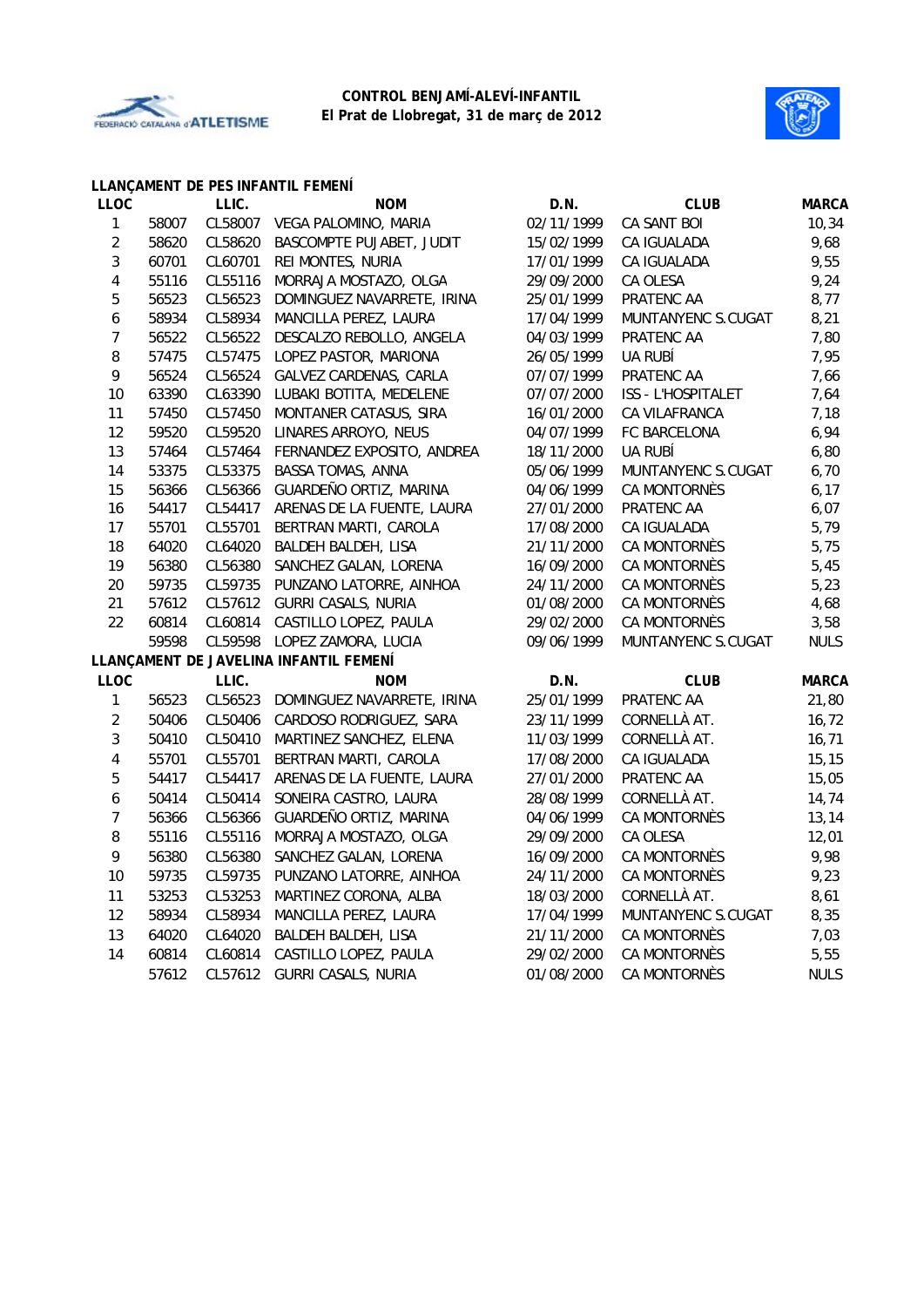



|       | LLIC.   | <b>NOM</b>                 | D.N.       | <b>CLUB</b>         | <b>MARCA</b> |
|-------|---------|----------------------------|------------|---------------------|--------------|
| 58007 | CL58007 | VEGA PALOMINO, MARIA       | 02/11/1999 | CA SANT BOI         | 34,01        |
| 56366 | CL56366 | GUARDEÑO ORTIZ, MARINA     | 04/06/1999 | CA MONTORNÈS        | 29,24        |
| 50410 | CL50410 | MARTINEZ SANCHEZ, ELENA    | 11/03/1999 | CORNELLÀ AT.        | 27,96        |
| 50406 | CL50406 | CARDOSO RODRIGUEZ, SARA    | 23/11/1999 | CORNELLÀ AT.        | 23,77        |
| 64187 | CL64187 | NAVARRETE MORETA, PAULA    | 01/03/2000 | CA CANALETES        | 22,28        |
| 50414 | CL50414 | SONEIRA CASTRO, LAURA      | 28/08/1999 | CORNELLÀ AT.        | 20,93        |
| 54417 | CL54417 | ARENAS DE LA FUENTE, LAURA | 27/01/2000 | PRATENC AA          | 20, 20       |
| 58371 | CL58371 | GIROL REBORDOSA, LAURA     | 13/05/1999 | CORNELLÀ AT.        | 19,92        |
| 50407 | CL50407 | CARRASCO MARTIN, MARINA    | 18/03/1999 | CORNELLÀ AT.        | 19,90        |
| 58934 | CL58934 | MANCILLA PEREZ, LAURA      | 17/04/1999 | MUNTANYENC S.CUGAT  | 18,25        |
| 57612 | CL57612 | GURRI CASALS, NURIA        | 01/08/2000 | CA MONTORNÈS        | 17,02        |
| 63390 | CL63390 | LUBAKI BOTITA, MEDELENE    | 07/07/2000 | ISS - L'HOSPITALET  | 16,52        |
| 57475 | CL57475 | LOPEZ PASTOR, MARIONA      | 26/05/1999 | UA RUBÍ             | 15,73        |
| 64020 | CL64020 | BALDEH BALDEH, LISA        | 21/11/2000 | CA MONTORNÈS        | 14, 12       |
| 53409 | CL53409 | DE TORRES GIMENO, JULIA    | 14/07/2000 | CORNELLÀ AT.        | 14,09        |
| 60814 | CL60814 | CASTILLO LOPEZ, PAULA      | 29/02/2000 | <b>CA MONTORNÈS</b> | 13,93        |
| 59735 | CL59735 | PUNZANO LATORRE, AINHOA    | 24/11/2000 | CA MONTORNÈS        | 12,46        |
| 56380 | CL56380 | SANCHEZ GALAN, LORENA      | 16/09/2000 | CA MONTORNÈS        | 12,26        |
| 53253 | CL53253 | MARTINEZ CORONA, ALBA      | 18/03/2000 | CORNELLÀ AT.        | 11, 17       |
| 57464 | CL57464 | FERNANDEZ EXPOSITO, ANDREA | 18/11/2000 | UA RUBÍ             | 10,96        |
|       |         |                            |            |                     |              |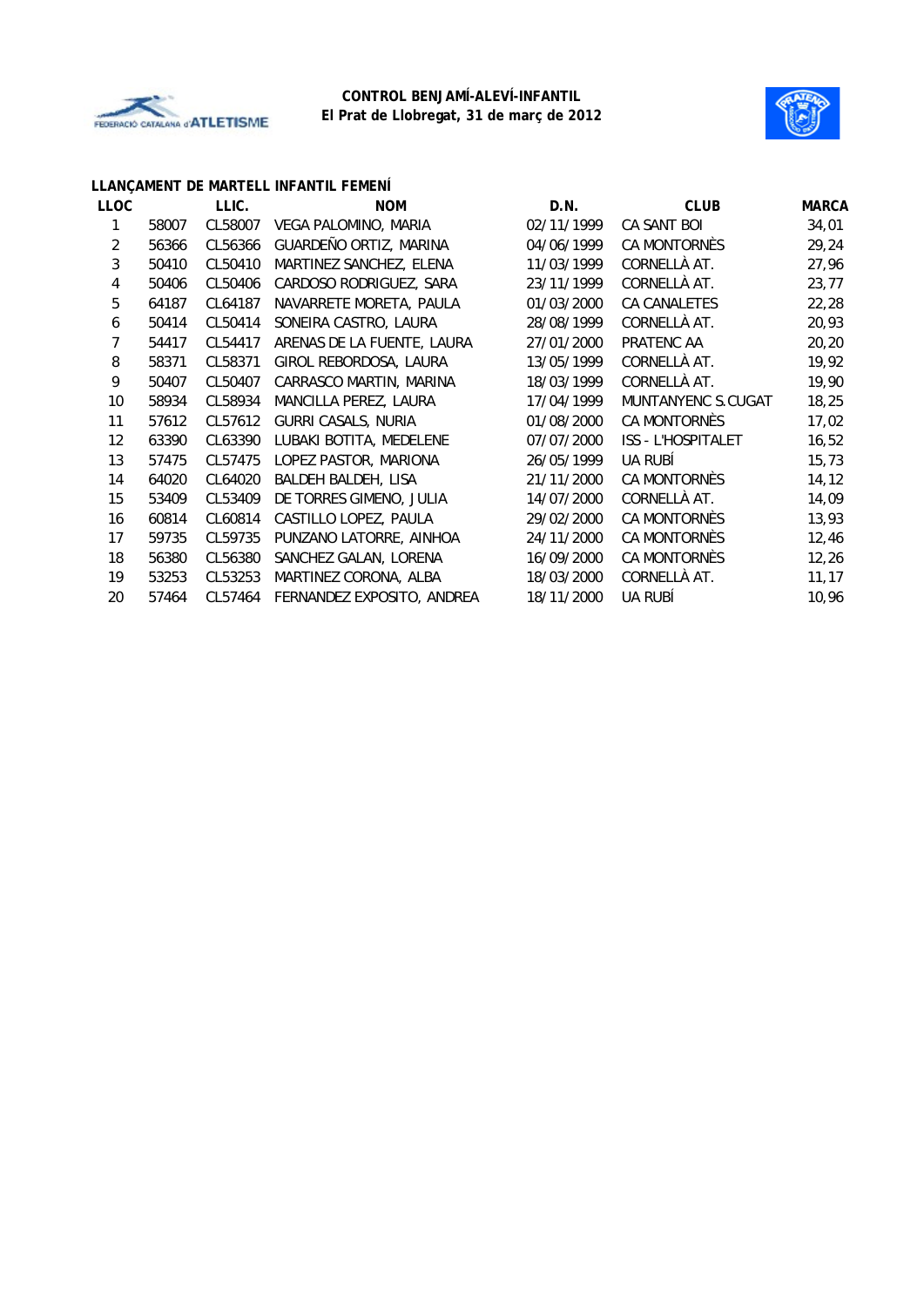



### **600 METRES LLISOS ALEVÍ MASCULÍ**

| 1a. Sèrie               |         |                                  |            |                           |              |
|-------------------------|---------|----------------------------------|------------|---------------------------|--------------|
| <b>LLOC</b>             | LLIC.   | <b>NOM</b>                       | D.N.       | <b>CLUB</b>               | <b>MARCA</b> |
| 1                       | CL56888 | PEREZ MOLERO, MARIO              | 20/02/2001 | <b>UGE BADALONA</b>       | 1,48,4       |
| $\overline{2}$          | CL62550 | VILLALONGA MARTINEZ, RAUL        | 21/10/2001 | CA VILADECANS             | 1,52,2       |
| $\sqrt{3}$              | CL61145 | CORIS COBOS, VICTOR              | 14/02/2001 | CA SANT CELONI            | 1,52,8       |
| 4                       | CL56644 | <b>CLEMENTE MARIN, SUHAIL</b>    | 10/04/2001 | CA VILAFRANCA             | 1,53,1       |
| 5                       | CL62535 | HURTADO PINEDO, JESUS            | 20/06/2002 | CA VILADECANS             | 1,54,7       |
| 6                       | CL59268 | AOIZ PEREZ DEL MOLINO, JUAN      | 23/08/2001 | CA CANALETES              | 1,56,6       |
| 7                       | CL63991 | TREMOSA OLIVERAS, MARC           | 05/02/2002 | <b>ACE RIUDELLOTS</b>     | 2,00,3       |
| 8                       | CL57550 | SEGURA PESUDO, BEZA              | 13/01/2002 | CA CANALETES              | 2,01,4       |
| 9                       | CL54803 | GONZALEZ RODRIGUEZ, IKER         | 24/10/2001 | AE S.ANDREU BARCA         | 2,04,0       |
| 10                      | CL58664 | FERNANDEZ SERRANO, MARC          | 30/12/2002 | <b>AVINENT MANRESA</b>    | 2,04,7       |
| 11                      | CL62859 | NDIAYE MATHEU, NABI              | 27/06/2002 | <b>CA CANALETES</b>       | 2,04,7       |
| 12                      | CL59844 | TAULATS BRAOS, GERARD            | 25/10/2001 | CORNELLÀ AT.              | 2,06,2       |
| 13                      | CL57965 | MATA MARTY, PAU                  | 23/02/2002 | <b>UGE BADALONA</b>       | 2,11,9       |
| 14                      | CL57042 | ABAVIS VIVES, NIKOS              | 10/04/2002 | CA GAVÀ                   | 2, 16, 4     |
| 15                      | CL60156 | ALERT FRANCO, DAVID              | 13/03/2001 | <b>UGE BADALONA</b>       | 2,20,9       |
| 16                      | CL55551 | <b>GARCIA ARQUE, ROGER</b>       | 12/05/2001 | CE PENEDÈS                | 2,24,2       |
| 17                      | CL57043 | ESTEBAN CASTILLO, ALEX           | 17/09/2002 | CA GAVÀ                   | 2,24,9       |
| 2a. Sèrie               |         |                                  |            |                           |              |
| <b>LLOC</b>             | LLIC.   | <b>NOM</b>                       | D.N.       | <b>CLUB</b>               | <b>MARCA</b> |
| 1                       | CL62885 | KAJTIH KAJTIH, ANAS              | 31/03/2001 | FC BARCELONA              | 1,54,9       |
| $\overline{c}$          | CL62878 | VIEIRA POBLET, TON               | 11/03/2002 | CA CANALETES              | 2,00,5       |
| $\mathfrak{Z}$          | CL57284 | RODRIGUEZ FAUROUX, JOAQUIM       | 19/03/2002 | <b>ISS - L'HOSPITALET</b> | 2,01,0       |
| $\overline{\mathbf{4}}$ | CL62832 | GARCIA FERNANDEZ, ALAN           | 01/10/2002 | CA CANALETES              | 2,02,5       |
| 5                       | CL61235 | MOLINA GOMEZ, ERIC               | 24/01/2002 | <b>AVINENT MANRESA</b>    | 203,9        |
| 6                       | CL59517 | LANCIS BALSCH, PAU               | 17/01/2002 | FC BARCELONA              | 2,04,3       |
| $\overline{7}$          | CL62014 | SANCHEZ MORGADO, VICTOR          | 14/01/2002 | MARTORELL AC              | 2,09,5       |
| 8                       | CL58950 | MONTES LOPEZ, MARIO              | 20/02/2002 | PRATENC AA                | 2,09,9       |
| 9                       | CL62544 | OTEROS MORA, JULIO               | 09/02/2002 | CA VILADECANS             | 2, 11, 2     |
| 10                      | CL58097 | POLO LLORENS, GYAN               | 16/04/2001 | <b>JA MONTCADA</b>        | 2, 12, 3     |
| 11                      | CL57196 | MARI MORENO, JOAN                | 01/08/2001 | RIPOLLET UA               | 2,12,6       |
| 12                      | CL62532 | CEMBORAIN VALDEVIRA, VICTOR      | 14/11/2002 | CA VILADECANS             | 2, 13, 4     |
| 13                      | CL64247 | MONTERO ARROYO, TRISTAN          | 30/07/2002 | RIPOLLET UA               | 2, 13, 8     |
| 14                      |         | CL58109 DOMENECH GUTIERREZ, MARC | 04/10/2002 | AE S.ANDREU BARCA         | 2,14,2       |
| 15                      | CL57538 | FELIS MORLANS, GERARD            | 13/06/2001 | <b>CA CANALETES</b>       | 2,14,6       |
| 16                      | CL58948 | <b>MOGAS MORALES, ROGER</b>      | 08/04/2002 | PRATENC AA                | 2,14,9       |
| 17                      | CL59329 | EGEA MANGIN, ALOIS               | 23/11/2001 | CA GAVÀ                   | 2, 15, 2     |
| 18                      | CL62883 | HERNANDEZ GOMEZ, YAGO            | 18/12/2002 | FC BARCELONA              | 2,15,5       |
| 19                      | CL62895 | ANDREU GERIQUE, DAVID            | 08/02/2002 | MARTORELL AC              | 2, 17, 4     |
| 20                      | CL54804 | SOTILLOS HERITSCH, POL           | 21/12/2001 | AE S.ANDREU BARCA         | 2,17,8       |
| 21                      | CL55552 | LUMBRERAS NAVARRO, CARLES        | 10/10/2001 | CE PENEDÈS                | 2, 18, 3     |
| 22                      | CL63905 | SANTAEULARIA CRIADO, ALBERT      | 01/09/2001 | <b>JA MONTCADA</b>        | 2,18,9       |

23 CL61969 DIAZ SAEZ, IVAN 22/03/2002 MARTORELL AC 2,20,0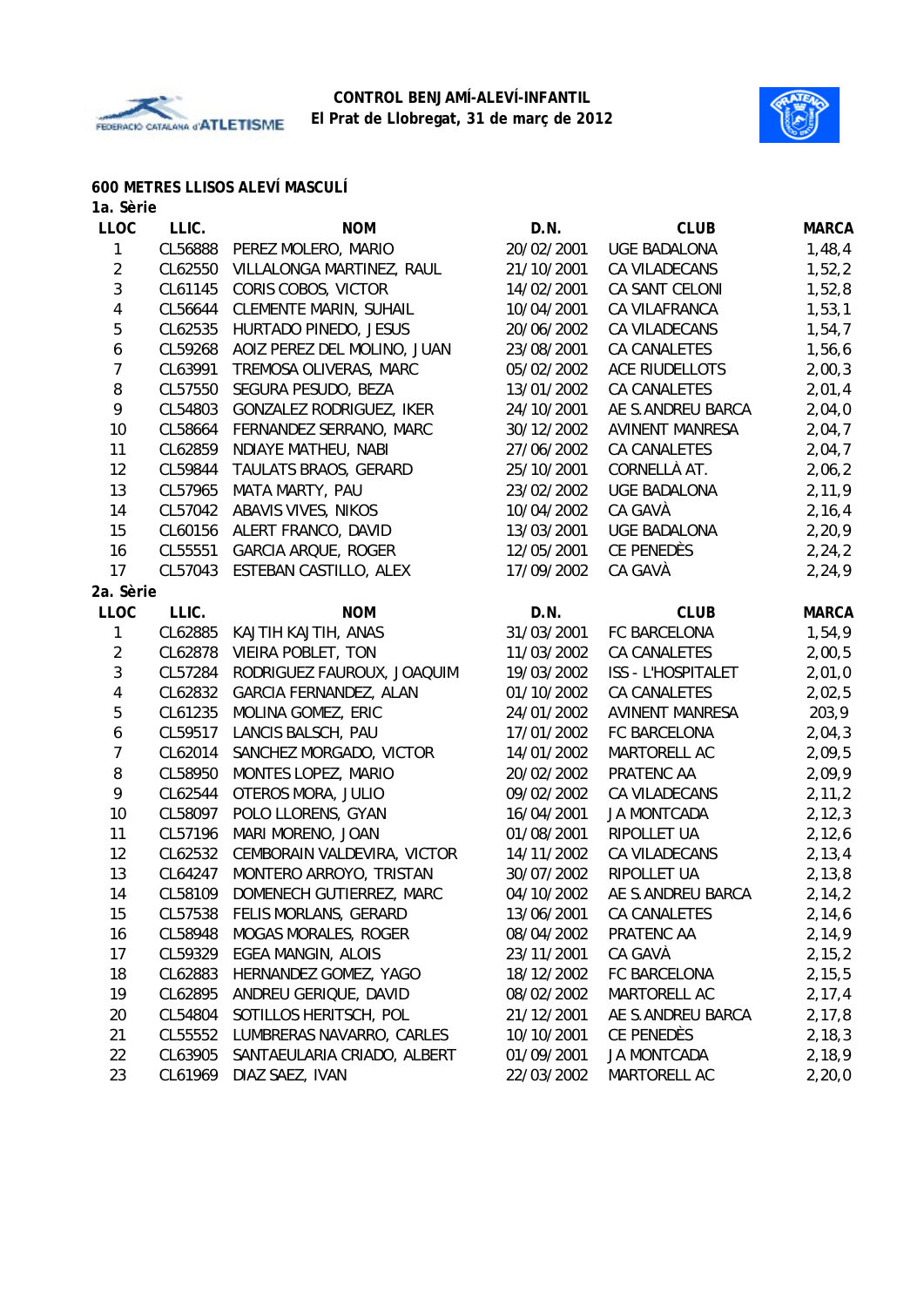



# **60 METRES TANQUES ALEVÍ MASCULÍ**

| 1a. Sèrie               |         |                                 |            |                        |              |
|-------------------------|---------|---------------------------------|------------|------------------------|--------------|
| <b>LLOC</b>             | LLIC.   | <b>NOM</b>                      | D.N.       | <b>CLUB</b>            | <b>MARCA</b> |
| 1                       | CL57284 | RODRIGUEZ FAUROUX, JOAQUIM      | 19/03/2002 | ISS - L'HOSPITALET     | 11,2         |
| $\overline{2}$          | CL58109 | DOMENECH GUTIERREZ, MARC        | 04/10/2002 | AE S.ANDREU BARCA      | 11,4         |
| $\mathbf{3}$            | CL62895 | ANDREU GERIQUE, DAVID           | 08/02/2002 | MARTORELL AC           | 11,7         |
| $\overline{\mathbf{4}}$ | CL62859 | NDIAYE MATHEU, NABI             | 27/06/2002 | CA CANALETES           | 12,1         |
| 5                       | CL62883 | HERNANDEZ GOMEZ, YAGO           | 18/12/2002 | FC BARCELONA           | 12,7         |
| 2a. Sèrie               |         |                                 |            |                        |              |
| <b>LLOC</b>             | LLIC.   | <b>NOM</b>                      | D.N.       | <b>CLUB</b>            | <b>MARCA</b> |
| $\mathbf{1}$            | CL60156 | ALERT FRANCO, DAVID             | 13/03/2001 | <b>UGE BADALONA</b>    | 11,3         |
| $\overline{2}$          | CL58950 | MONTES LOPEZ, MARIO             | 20/02/2002 | PRATENC AA             | 11,5         |
| 3                       | CL62885 | KAJTIH KAJTIH, ANAS             | 31/03/2001 | FC BARCELONA           | 11,7         |
| 4                       | CL58115 | ORTEGA MARTIN, SERGIO           | 01/08/2001 | AE S.ANDREU BARCA      | 11,9         |
| 5                       | CL58097 | POLO LLORENS, GYAN              | 16/04/2001 | <b>JA MONTCADA</b>     | 12,8         |
| 6                       | CL62532 | CEMBORAIN VALDEVIRA, VICTOR     | 14/11/2002 | CA VILADECANS          | 13,7         |
| 3a. Sèrie               |         |                                 |            |                        |              |
| LLOC                    | LLIC.   | <b>NOM</b>                      | D.N.       | <b>CLUB</b>            | <b>MARCA</b> |
| 1                       | CL61235 | MOLINA GOMEZ, ERIC              | 24/01/2002 | <b>AVINENT MANRESA</b> | 10, 5        |
| $\overline{2}$          | CL56888 | PEREZ MOLERO, MARIO             | 20/02/2001 | <b>UGE BADALONA</b>    | 11,1         |
| 3                       | CL61145 | CORIS COBOS, VICTOR             | 14/02/2001 | CA SANT CELONI         | 11,4         |
| 4                       | CL54803 | GONZALEZ RODRIGUEZ, IKER        | 24/10/2001 | AE S.ANDREU BARCA      | 11,8         |
| 5                       | CL59329 | <b>EGEA MANGIN, ALOIS</b>       | 23/11/2001 | CA GAVÀ                | 12,2         |
| 6                       | CL54804 | SOTILLOS HERITSCH, POL          | 21/12/2001 | AE S.ANDREU BARCA      | 13,2         |
| 4a. Sèrie               |         |                                 |            |                        |              |
| <b>LLOC</b>             | LLIC.   | <b>NOM</b>                      | D.N.       | <b>CLUB</b>            | <b>MARCA</b> |
| 1                       | CL62878 | VIEIRA POBLET, TON              | 11/03/2002 | CA CANALETES           | 10,9         |
| $\overline{2}$          | CL57965 | MATA MARTY, PAU                 | 23/02/2002 | <b>UGE BADALONA</b>    | 11,3         |
| 3                       | CL58664 | FERNANDEZ SERRANO, MARC         | 30/12/2002 | <b>AVINENT MANRESA</b> | 12,2         |
| 4                       | CL62535 | HURTADO PINEDO, JESUS           | 20/06/2002 | CA VILADECANS          | 12,4         |
| 5                       | CL57557 | ALCANTARA FERNANDEZ, MARC       | 07/10/2001 | <b>UA TERRASSA</b>     | 13,1         |
| 6                       | CL55552 | LUMBRERAS NAVARRO, CARLES       | 10/10/2001 | CE PENEDÈS             | 13,6         |
| 5a. Sèrie               |         |                                 |            |                        |              |
| <b>LLOC</b>             | LLIC.   | <b>NOM</b>                      | D.N.       | <b>CLUB</b>            | <b>MARCA</b> |
| 1                       |         | CL59438 GONZALEZ SEGURA, MARTIN | 01/05/2002 | AE S.ANDREU BARCA      | 11,5         |
| $\overline{2}$          | CL55550 | MARIN MONTANER, ARNAU           | 18/05/2001 | CE PENEDÈS             | 11,8         |
| $\sqrt{3}$              | CL62832 | GARCIA FERNANDEZ, ALAN          | 01/10/2002 | CA CANALETES           | 12,2         |
| 4                       | CL62014 | SANCHEZ MORGADO, VICTOR         | 14/01/2002 | MARTORELL AC           | 12,7         |
| 5                       | CL61969 | DIAZ SAEZ, IVAN                 | 22/03/2002 | MARTORELL AC           | 13,2         |
| 6                       | CL62544 | OTEROS MORA, JULIO              | 09/02/2002 | CA VILADECANS          | 13,9         |
| 6a. Sèrie               |         |                                 |            |                        |              |
| <b>LLOC</b>             | LLIC.   | <b>NOM</b>                      | D.N.       | <b>CLUB</b>            | <b>MARCA</b> |
| 1                       | CL60449 | ROLDAN SANCHEZ, RODRIGO         | 02/02/2001 | CE UNIVERSITARI        | 11,1         |
| $\overline{c}$          | CL59329 | EGEA MANGIN, ALOIS              | 23/11/2001 | CA GAVÀ                | 11,4         |
| $\sqrt{3}$              | CL63991 | TREMOSA OLIVERAS, MARC          | 05/02/2002 | ACE RIUDELLOTS         | 11,6         |
| 4                       | CL57042 | ABAVIS VIVES, NIKOS             | 10/04/2002 | CA GAVÀ                | 11,9         |
| 5                       | CL59517 | LANCIS BALSCH, PAU              | 17/01/2002 | FC BARCELONA           | 12,2         |
| 6                       | CL55551 | GARCIA ARQUE, ROGER             | 12/05/2001 | CE PENEDÈS             | 13,7         |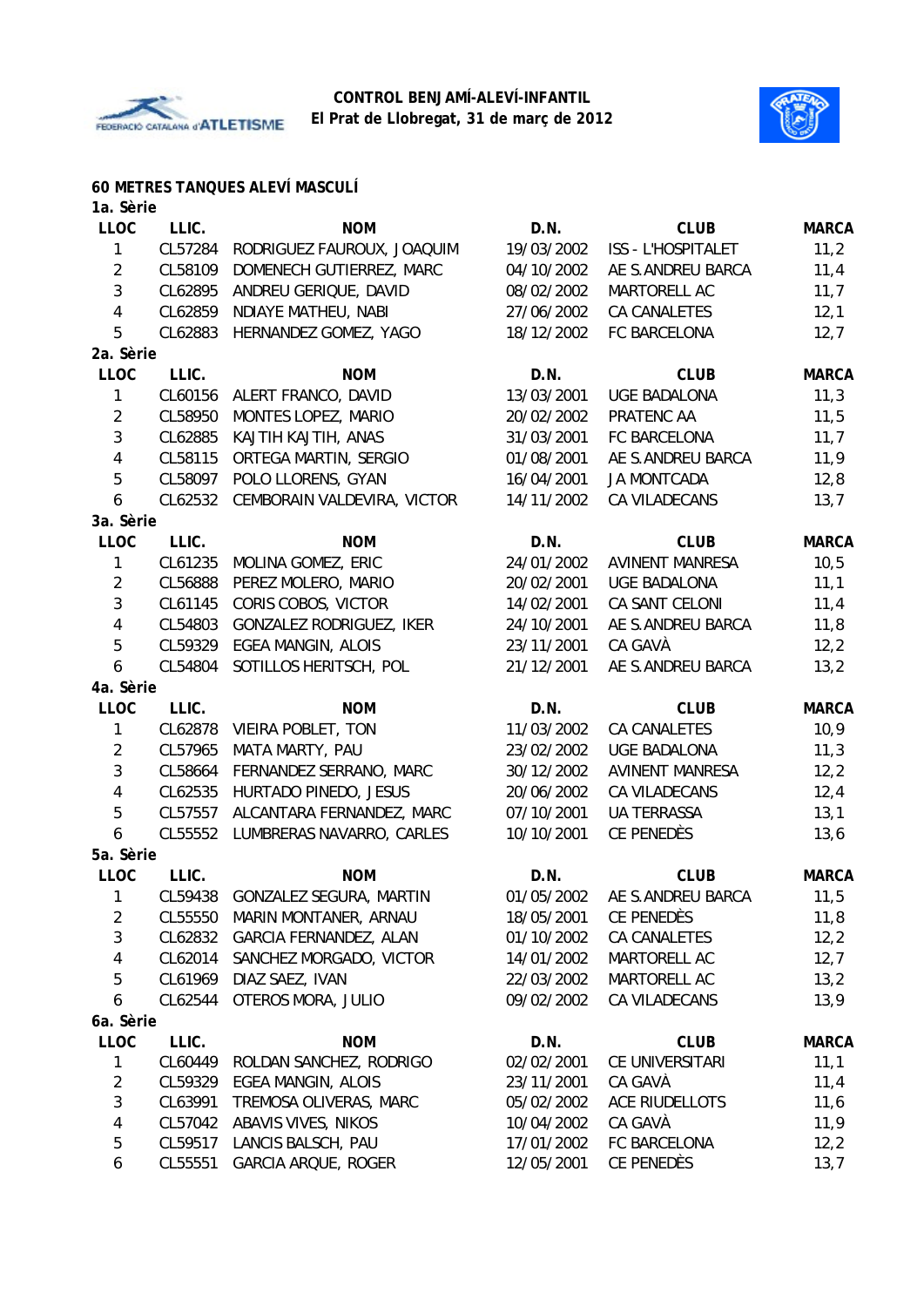



|                         |         | SALT AMB PERXA ALEVÍ MASCULÍ    |            |                           |              |
|-------------------------|---------|---------------------------------|------------|---------------------------|--------------|
| <b>LLOC</b>             | LLIC.   | <b>NOM</b>                      | D.N.       | <b>CLUB</b>               | <b>MARCA</b> |
| $\mathbf{1}$            | CL56960 | COLL SICLUNA, ARTUR             | 16/08/2001 | FC BARCELONA              | 2,10         |
| $\overline{2}$          | CL59085 | CEBERIO DASCA, GUILLEM          | 14/06/2001 | ISS - L'HOSPITALET        | 1,90         |
| $\mathfrak{Z}$          | CL62108 | EGEA MANGIN, EVAN               | 23/11/2001 | CA GAVÀ                   | 1,70         |
| $\overline{4}$          | CL57284 | RODRIGUEZ FAUROUX, JOAQUIM      | 19/03/2002 | <b>ISS - L'HOSPITALET</b> | 1,30         |
| 5                       | CL59844 | TAULATS BRAOS, GERARD           | 25/10/2001 | CORNELLÀ AT.              | 1,30         |
| 6                       | CL62883 | HERNANDEZ GOMEZ, YAGO           | 18/12/2002 | FC BARCELONA              | 1,30         |
| 6                       | CL61235 | MOLINA GOMEZ, ERIC              | 24/01/2002 | <b>AVINENT MANRESA</b>    | 1,30         |
|                         | CL61145 | CORIS COBOS, VICTOR             | 14/02/2001 | CA SANT CELONI            | <b>NULS</b>  |
|                         | CL58664 | FERNANDEZ SERRANO, MARC         | 30/12/2002 | <b>AVINENT MANRESA</b>    | <b>NULS</b>  |
|                         | CL62824 | CODINA COSTA, BERNAT            | 09/12/2001 | <b>CA CANALETES</b>       | <b>NULS</b>  |
|                         |         | LLANÇAMENT DE PES ALEVÍ MASCULÍ |            |                           |              |
| <b>LLOC</b>             | LLIC.   | <b>NOM</b>                      | D.N.       | <b>CLUB</b>               | <b>MARCA</b> |
| $\mathbf{1}$            | CL55552 | LUMBRERAS NAVARRO, CARLES       | 10/10/2001 | CE PENEDÈS                | 8,17         |
| $\overline{2}$          | CL57042 | ABAVIS VIVES, NIKOS             | 10/04/2002 | CA GAVÀ                   | 7,44         |
| 3                       | CL55551 | <b>GARCIA ARQUE, ROGER</b>      | 12/05/2001 | <b>CE PENEDÈS</b>         | 7,19         |
| $\overline{\mathbf{4}}$ | CL57284 | RODRIGUEZ FAUROUX, JOAQUIM      | 19/03/2002 | ISS - L'HOSPITALET        | 7,07         |
| 5                       | CL57965 | MATA MARTY, PAU                 | 23/02/2002 | <b>UGE BADALONA</b>       | 6,88         |
| 6                       | CL58950 | MONTES LOPEZ, MARIO             | 20/02/2002 | PRATENC AA                | 6,65         |
| $\overline{7}$          | CL56644 | <b>CLEMENTE MARIN, SUHAIL</b>   | 10/04/2001 | CA VILAFRANCA             | 6,61         |
| 8                       | CL58115 | ORTEGA MARTIN, SERGIO           | 01/08/2001 | AE S.ANDREU BARCA         | 6,56         |
| 9                       | CL56888 | PEREZ MOLERO, MARIO             | 20/02/2001 | <b>UGE BADALONA</b>       | 6,41         |
| 10                      | CL58948 | <b>MOGAS MORALES, ROGER</b>     | 08/04/2002 | PRATENC AA                | 6, 25        |
| 11                      | CL57538 | FELIS MORLANS, GERARD           | 13/06/2001 | <b>CA CANALETES</b>       | 6, 19        |
| 12                      | CL60156 | ALERT FRANCO, DAVID             | 13/03/2001 | <b>UGE BADALONA</b>       | 5,97         |
| 13                      | CL57043 | ESTEBAN CASTILLO, ALEX          | 17/09/2002 | CA GAVÀ                   | 5,75         |
| 14                      | CL62895 | ANDREU GERIQUE, DAVID           | 08/02/2002 | MARTORELL AC              | 5,51         |
| 15                      | CL57557 | ALCANTARA FERNANDEZ, MARC       | 07/10/2001 | <b>UA TERRASSA</b>        | 5,42         |
| 16                      | CL62014 | SANCHEZ MORGADO, VICTOR         | 14/01/2002 | MARTORELL AC              | 5,22         |
| 17                      | CL62544 | OTEROS MORA, JULIO              | 09/02/2002 | CA VILADECANS             | 5,11         |
| 18                      | CL54803 | GONZALEZ RODRIGUEZ, IKER        | 24/10/2001 | AE S.ANDREU BARCA         | 5,10         |
| 19                      | CL59438 | <b>GONZALEZ SEGURA, MARTIN</b>  | 01/05/2002 | AE S.ANDREU BARCA         | 5,10         |
| 20                      | CL61969 | DIAZ SAEZ, IVAN                 | 22/03/2002 | MARTORELL AC              | 5,07         |
| 21                      | CL55550 | MARIN MONTANER, ARNAU           | 18/05/2001 | <b>CE PENEDÈS</b>         | 4,99         |
| 22                      | CL63991 | TREMOSA OLIVERAS, MARC          | 05/02/2002 | <b>ACE RIUDELLOTS</b>     | 4,26         |
| 23                      | CL54804 | SOTILLOS HERITSCH, POL          | 21/12/2001 | AE S.ANDREU BARCA         | 4,10         |
| 24                      | CL58109 | DOMENECH GUTIERREZ, MARC        | 04/10/2002 | AE S.ANDREU BARCA         | 4,44         |
| 25                      | CL62832 | GARCIA FERNANDEZ, ALAN          | 01/10/2002 | <b>CA CANALETES</b>       | 3,93         |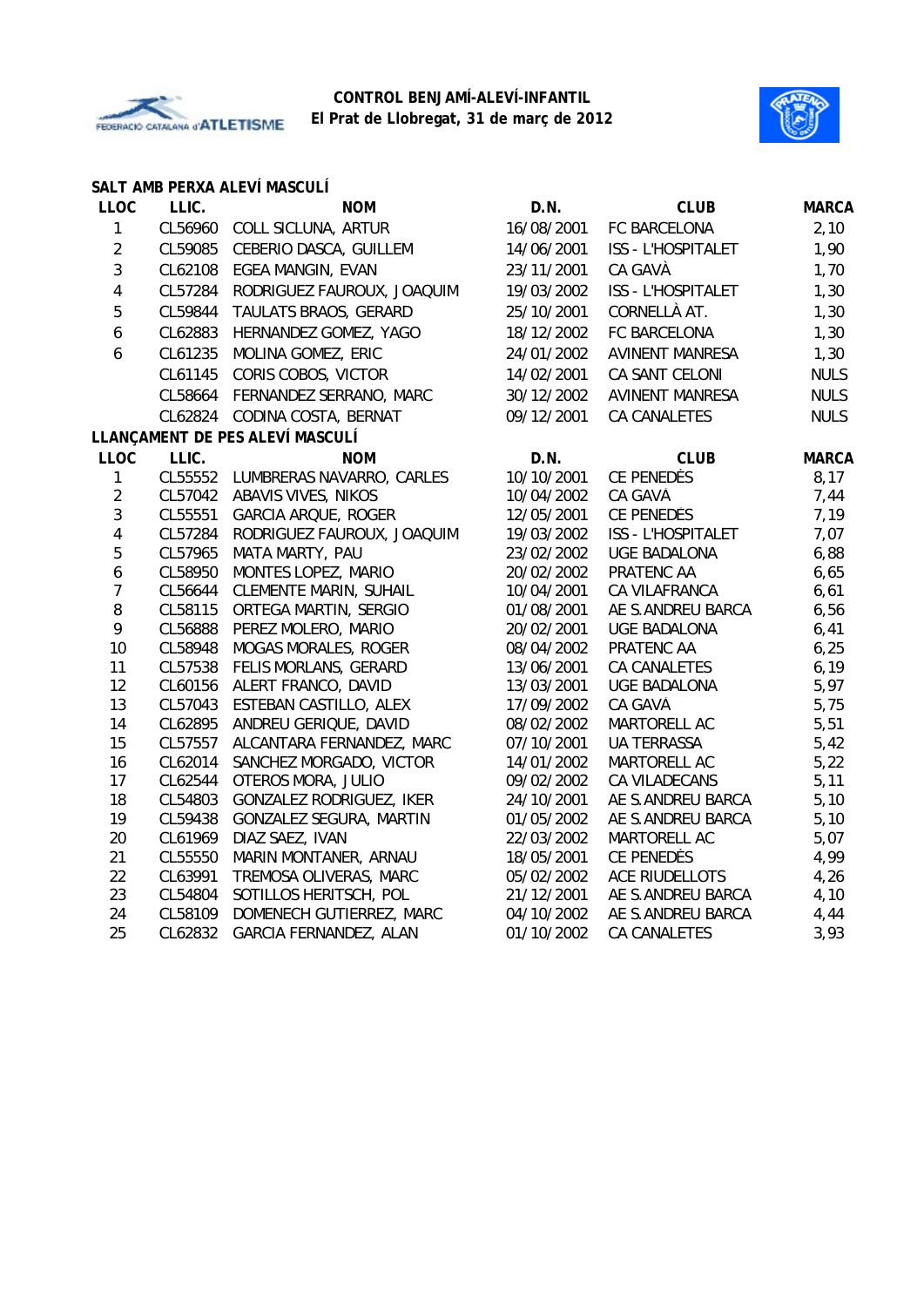



#### **600 METRES LLISOS ALEVÍ FEMENÍ**

| 1a. Sèrie               |         |                                |            |                        |              |
|-------------------------|---------|--------------------------------|------------|------------------------|--------------|
| <b>LLOC</b>             | LLIC.   | <b>NOM</b>                     | D.N.       | <b>CLUB</b>            | <b>MARCA</b> |
| 1                       | CL58227 | KAJTIH KAJTIH, INA             | 13/03/2001 | FC BARCELONA           | 1,52,9       |
| $\overline{2}$          | CL58538 | ALCOLEA MORON, CLAUDIA         | 10/10/2002 | RIPOLLET UA            | 1,56,7       |
| 3                       | CL59519 | COBOS SANCHEZ, CLAUDIA         | 31/05/2002 | FC BARCELONA           | 1,57,7       |
| 4                       | CL59143 | LOPEZ GARGALLO, BERTA          | 09/01/2002 | CA IGUALADA            | 1,59,4       |
| $\mathbf 5$             | CL62773 | RUBIO MIRALLES, IRENE          | 08/02/2002 | CE UNIVERSITARI        | 2,01,9       |
| 6                       | CL61983 | JORBA VERA, ANA                | 17/01/2001 | MARTORELL AC           | 2,02,2       |
| $\overline{7}$          | CL62008 | PINO CEREZO, AUREA             | 17/01/2002 | MARTORELL AC           | 2,02,6       |
| 8                       | CL61093 | DEVERS CANTERO, JUDIT          | 18/01/2002 | <b>AVINENT MANRESA</b> | 2,05,4       |
| 9                       | CL59529 | GUARDADO MARTINEZ, GINA        | 29/08/2002 | RIPOLLET UA            | 2,05,9       |
| 10                      | CL58659 | CANAL MARTINEZ, JUDITH         | 28/03/2002 | AVINENT MANRESA        | 2,09,9       |
| 11                      | CL59518 | AVILES GUITERAS, PAULA         | 24/09/2001 | FC BARCELONA           | 2,18,5       |
| 12                      | CL55243 | DE MANUEL MONTERO, AINA        | 29/07/2001 | <b>CA CANALETES</b>    | 2,19,2       |
| 13                      | CL56701 | <b>VIRTUS MARTIN, LARA</b>     | 08/07/2001 | PRATENC AA             | 2,21,0       |
| 14                      | CL63914 | DELGADO TORRERO, DESIREE       | 30/05/2002 | RIPOLLET UA            | 2,27,9       |
| 15                      | CL59765 | LLADO MARTINEZ, MERITXELL      | 08/04/2002 | <b>AVINENT MANRESA</b> | 2,29,7       |
| 2a. Sèrie               |         |                                |            |                        |              |
| <b>LLOC</b>             | LLIC.   | <b>NOM</b>                     | D.N.       | <b>CLUB</b>            | <b>MARCA</b> |
| 1                       | CL63987 | PONSI BOSCH, JORDINA           | 15/05/2001 | <b>ACE RIUDELLOTS</b>  | 2,02,2       |
| $\sqrt{2}$              | CL63290 | CASTAÑO GARCIA, LAIA           | 27/12/2002 | MARTORELL AC           | 2,04,0       |
| 3                       | CL60699 | PLANAS COSTA, LAIA             | 22/09/2002 | CA IGUALADA            | 2,05,8       |
| 4                       | CL62542 | NUÑEZ SANCHEZ, LAIA            | 05/08/2001 | CA VILADECANS          | 2,06,5       |
| 5                       | CL57858 | SALGADO BOIXADERAS, JULIA      | 12/01/2002 | <b>UGE BADALONA</b>    | 2,06,8       |
| 6                       | CL62530 | CAYERO SANCHEZ, NOELIA         | 01/07/2001 | CA VILADECANS          | 2, 12, 5     |
| $\boldsymbol{7}$        | CL62017 | TORRALBA CORRAL, SANDRA        | 05/03/2002 | MARTORELL AC           | 2,12,9       |
| 8                       | CL59206 | PASCUAL BARBANY, MARIA         | 01/10/2001 | <b>UGE BADALONA</b>    | 2, 13, 2     |
| 9                       | CL60153 | <b>BUSTOS MERCHANT, SILVIA</b> | 15/04/2001 | <b>UGE BADALONA</b>    | 2,13,9       |
| 10                      | CL55801 | VAZQUEZ MARCOS, LUCIA          | 24/06/2001 | <b>UGE BADALONA</b>    | 2, 14, 7     |
| 11                      | CL57854 | MANZANARES PEREZ, SANDRA       | 13/11/2002 | <b>UGE BADALONA</b>    | 2, 15, 2     |
| 12                      | CL62536 | MARTINEZ BELTRAN, MARINA       | 19/01/2002 | CA VILADECANS          | 2,16,9       |
| 13                      | CL61965 | CINTO GUILABERT, MIREIA        | 07/05/2002 | MARTORELL AC           | 2,19,5       |
| 14                      | CL59230 | LOPEZ PANIAGA, LIDIA           | 01/09/2002 | PRATENC AA             | 2,23,2       |
| 15                      | CL62002 | NIETO CAPUZ, NORA              | 17/04/2001 | MARTORELL AC           | 2,28,9       |
| 16                      | CL57611 | <b>GURRI CASALS, LIDIA</b>     | 19/05/2002 | CA MONTORNÈS           | 2,32,4       |
| 3a. Sèrie               |         |                                |            |                        |              |
| LLOC                    | LLIC.   | <b>NOM</b>                     | D.N.       | <b>CLUB</b>            | <b>MARCA</b> |
| $\mathbf{1}$            | CL59207 | COBOS PASCUAL, NATALIA         | 31/07/2002 | ISS - L'HOSPITALET     | 2,03,5       |
| $\overline{a}$          | CL58113 | MONGAY MARTINEZ, KARLA         | 15/09/2002 | AE S.ANDREU BARCA      | 2,03,7       |
| 3                       | CL56049 | VIZUETE BRUSAU, ANDREA         | 25/01/2001 | UGE BADALONA           | 2,04,3       |
| $\overline{\mathbf{4}}$ | CL58769 | BOHILS TENAS, MIREIA           | 28/11/2001 | CA CALELLA             | 2,05,9       |
| 5                       | CL54806 | <b>GARCIA TAMARAL, EVA</b>     | 01/12/2001 | AE S.ANDREU BARCA      | 2,07,1       |
| 6                       | CL62547 | SOBRINO GIMENO, LUCIA          | 10/05/2002 | CA VILADECANS          | 2,11,5       |
| $\overline{7}$          | CL58095 | NUÑEZ CAPILLA, BERTA           | 14/11/2002 | <b>JA MONTCADA</b>     | 2, 12, 8     |
| 8                       | CL64295 | LORENTE ALSINA, DAVID          | 16/06/2000 | ISS - L'HOSPITALET     | 2,20,8       |
| 9                       | CL58805 | GONZALEZ TINTORE, ANNA         | 01/08/2001 | ISS - L'HOSPITALET     | 2,21,2       |
| 10                      | CL62124 | RICART CAMPIUS, CINTA          | 13/02/2002 | CA GAVÀ                | 2,21,7       |
| 11                      | CL58112 | MITJANS BARCELO, MARTA         | 05/05/2002 | AE S.ANDREU BARCA      | 2,29,2       |
| 12                      | CL61976 | GOMEZ RODRIGUEZ, SARA          | 10/09/2001 | MARTORELL AC           | 2,34,7       |

13 CL62533 GARCIA MARTIN-DOIMEADIOS, ANA 17/06/2002 CA VILADECANS 2,45,2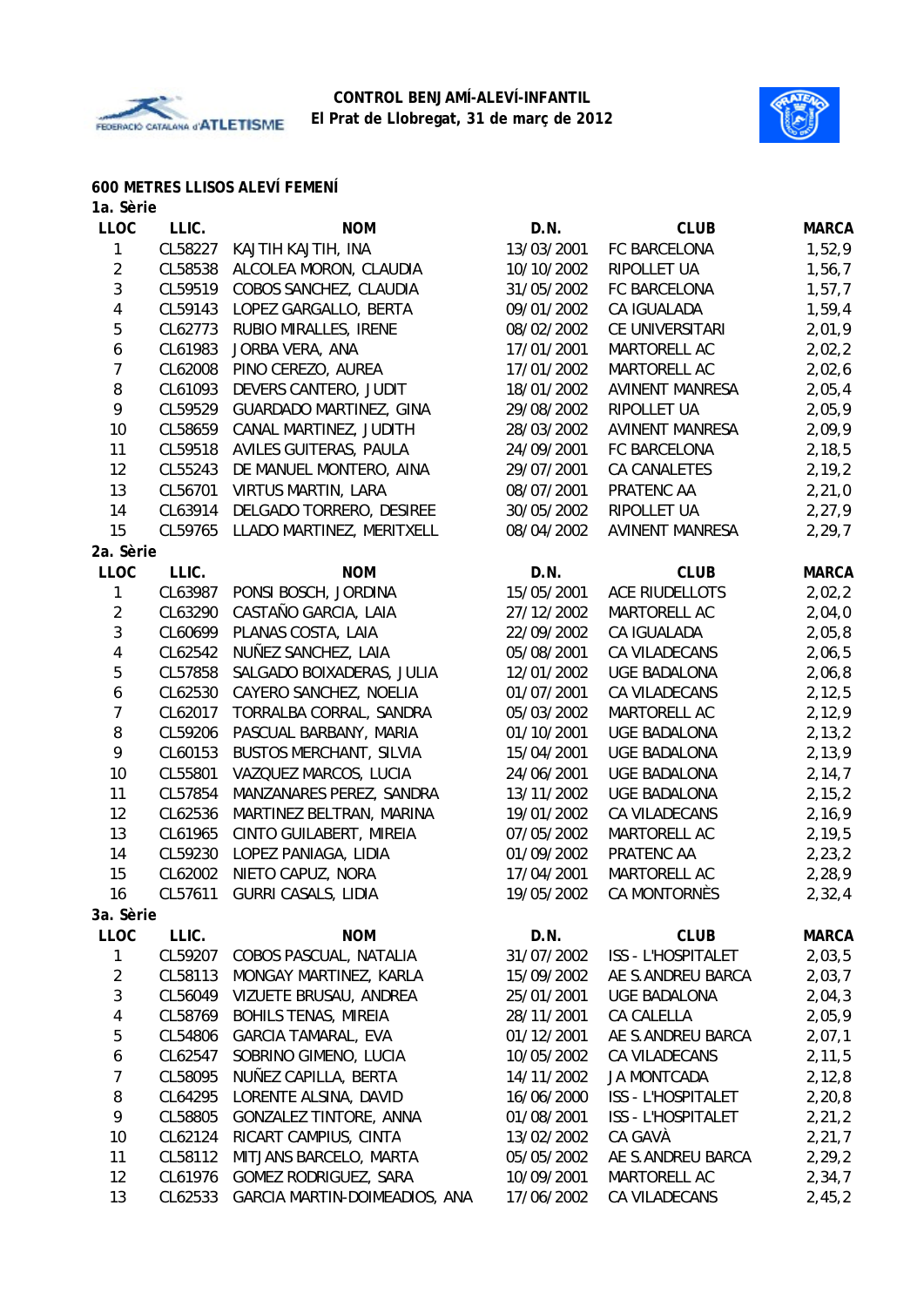



# **60 METRES TANQUES ALEVÍ FEMENÍ**

| 1a. Sèrie      |                    |                                |            |                                       |              |
|----------------|--------------------|--------------------------------|------------|---------------------------------------|--------------|
| <b>LLOC</b>    | LLIC.              | <b>NOM</b>                     | D.N.       | <b>CLUB</b>                           | <b>MARCA</b> |
| 1              | CL61146            | ENRICH TASIAS, MARIA           | 21/09/2002 | CA IGUALADA                           | 11,3         |
| $\overline{2}$ | CL59143            | LOPEZ GARGALLO, BERTA          | 09/01/2002 | CA IGUALADA                           | 11,6         |
| 3              | CL60699            | PLANAS COSTA, LAIA             | 22/09/2002 | CA IGUALADA                           | 12,5         |
| 4              | CL55243            | DE MANUEL MONTERO, AINA        | 29/07/2001 | CA CANALETES                          | 12,9         |
| 5              | CL59518            | AVILES GUITERAS, PAULA         | 24/09/2001 | FC BARCELONA                          | 13,3         |
| 6              | CL58227            | KAJTIH KAJTIH, INA             | 13/03/2001 | FC BARCELONA                          | 13,8         |
| 2a. Sèrie      |                    |                                |            |                                       |              |
| <b>LLOC</b>    | LLIC.              | <b>NOM</b>                     | D.N.       | <b>CLUB</b>                           | <b>MARCA</b> |
| 1              | CL58113            | MONGAY MARTINEZ, KARLA         | 15/09/2002 | AE S.ANDREU BARCA                     | 11,0         |
| $\overline{2}$ | CL54806            | <b>GARCIA TAMARAL, EVA</b>     | 01/12/2001 | AE S.ANDREU BARCA                     | 11,3         |
| $\sqrt{3}$     | CL59206            | PASCUAL BARBANY, MARIA         | 01/10/2001 | <b>UGE BADALONA</b>                   | 11,5         |
| 4              | CL57858            | SALGADO BOIXADERAS, JULIA      | 12/01/2002 | <b>UGE BADALONA</b>                   | 12,1         |
| 5              | CL56961            | INGLAVAGA MARTINEZ, NURIA      | 23/03/2001 | FC BARCELONA                          | 12,5         |
| 6              | CL58112            | MITJANS BARCELO, MARTA         | 05/05/2002 | AE S.ANDREU BARCA                     | 13,0         |
| 3a. Sèrie      |                    |                                |            |                                       |              |
| <b>LLOC</b>    | LLIC.              | <b>NOM</b>                     | D.N.       | <b>CLUB</b>                           | <b>MARCA</b> |
| 1              | CL57854            | MANZANARES PEREZ, SANDRA       | 13/11/2002 | <b>UGE BADALONA</b>                   | 11,6         |
| $\overline{2}$ | CL60153            | <b>BUSTOS MERCHANT, SILVIA</b> | 15/04/2001 | <b>UGE BADALONA</b>                   | 11,9         |
| $\sqrt{3}$     | CL55801            | VAZQUEZ MARCOS, LUCIA          | 24/06/2001 | <b>UGE BADALONA</b>                   | 12,3         |
| 4              | CL62530            | CAYERO SANCHEZ, NOELIA         | 01/07/2001 | CA VILADECANS                         | 12,8         |
| 5              | CL62536            | MARTINEZ BELTRAN, MARINA       | 19/01/2002 | CA VILADECANS                         | 13,4         |
| 6              | CL62533            | GARCIA MARTIN-DOIMEADIOS, ANA  | 17/06/2002 | CA VILADECANS                         | 18,9         |
| 4a. Sèrie      |                    |                                |            |                                       |              |
| <b>LLOC</b>    | LLIC.              | <b>NOM</b>                     | D.N.       | <b>CLUB</b>                           | <b>MARCA</b> |
| 1              | CL61093            | DEVERS CANTERO, JUDIT          | 18/01/2002 | <b>AVINENT MANRESA</b>                | 10,6         |
| $\sqrt{2}$     | CL62542            | NUÑEZ SANCHEZ, LAIA            | 05/08/2001 | CA VILADECANS                         | 11,2         |
| $\sqrt{3}$     | CL62547            | SOBRINO GIMENO, LUCIA          | 10/05/2002 | CA VILADECANS                         | 11,6         |
| $\overline{4}$ | CL56049            | VIZUETE BRUSAU, ANDREA         | 25/01/2001 | <b>UGE BADALONA</b>                   | 12,0         |
| 5              | CL63987            | PONSI BOSCH, JORDINA           | 15/05/2001 | ACE RIUDELLOTS                        | 12,3         |
| 6              | CL57611            | <b>GURRI CASALS, LIDIA</b>     | 19/05/2002 | CA MONTORNÈS                          | 13,8         |
| 5a. Sèrie      |                    |                                |            |                                       |              |
| LLOC           | LLIC.              | <b>NOM</b>                     |            |                                       | <b>MARCA</b> |
|                |                    |                                | D.N.       | <b>CLUB</b><br><b>AVINENT MANRESA</b> |              |
| 1              | CL58659<br>CL61976 | CANAL MARTINEZ, JUDITH         | 28/03/2002 |                                       | 11,1         |
| $\overline{2}$ |                    | GOMEZ RODRIGUEZ, SARA          | 10/09/2001 | MARTORELL AC                          | 11,8         |
| 3              | CL62124            | RICART CAMPIUS, CINTA          | 13/02/2002 | CA GAVÀ                               | 12,4         |
| 4              | CL61965            | CINTO GUILABERT, MIREIA        | 07/05/2002 | MARTORELL AC                          | 12,8         |
| 5              | CL62017            | TORRALBA CORRAL, SANDRA        | 05/03/2002 | MARTORELL AC                          | 13,1         |
| 6              | CL62002            | NIETO CAPUZ, NORA              | 17/04/2001 | MARTORELL AC                          | 14,7         |
| 6a. Sèrie      |                    |                                |            |                                       |              |
| <b>LLOC</b>    | LLIC.              | <b>NOM</b>                     | D.N.       | <b>CLUB</b>                           | <b>MARCA</b> |
| 1              | CL62008            | PINO CEREZO, AUREA             | 17/01/2002 | MARTORELL AC                          | 11,3         |
| $\overline{2}$ | CL61983            | JORBA VERA, ANA                | 17/01/2001 | MARTORELL AC                          | 11,8         |
| $\sqrt{3}$     | CL64172            | LORENTE ALSINA, LAURA          | 15/04/2002 | ISS - L'HOSPITALET                    | 12,2         |
| 4              | CL56701            | <b>VIRTUS MARTIN, LARA</b>     | 08/07/2001 | PRATENC AA                            | 12,2         |
| 5              | CL61194            | SERVETO VALLES, AFRICA         | 05/02/2001 | CA VILAFRANCA                         | 13,0         |
| 6              | CL63290            | CASTAÑO GARCIA, LAIA           | 27/12/2002 | MARTORELL AC                          | 13,0         |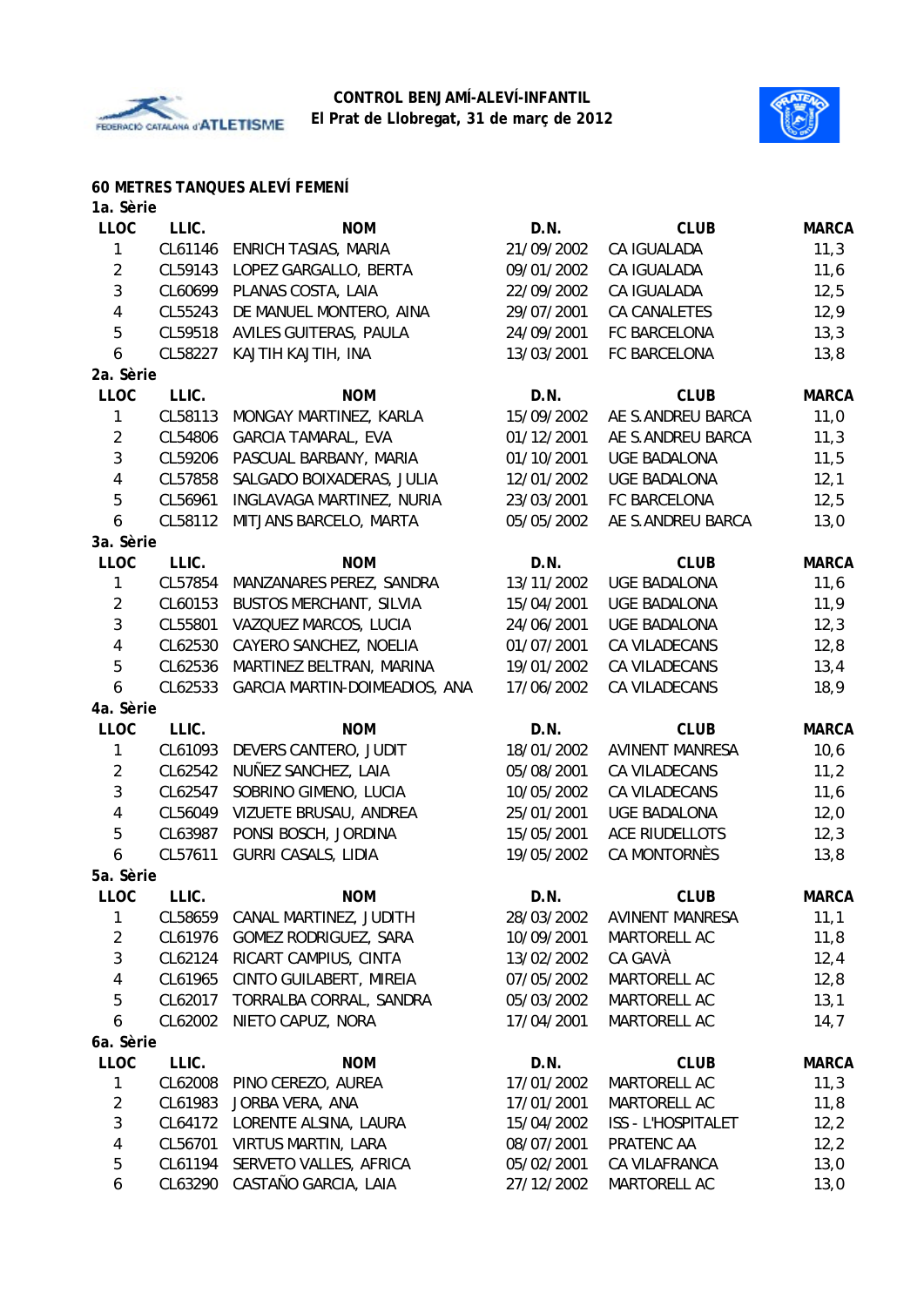



| 7a. Sèrie               |         |                                |            |                           |              |
|-------------------------|---------|--------------------------------|------------|---------------------------|--------------|
| <b>LLOC</b>             | LLIC.   | <b>NOM</b>                     | D.N.       | <b>CLUB</b>               | <b>MARCA</b> |
| 1                       | CL58805 | <b>GONZALEZ TINTORE, ANNA</b>  | 01/08/2001 | <b>ISS - L'HOSPITALET</b> | 12,3         |
| $\overline{2}$          | CL59230 | LOPEZ PANIAGA, LIDIA           | 01/09/2002 | PRATENC AA                | 12,7         |
| $\mathfrak{Z}$          | CL57465 | FERNANDEZ EXPOSITO, PAULA      | 10/06/2002 | UA RUBÍ                   | 12,9         |
| $\overline{4}$          | CL63242 | DESCALZO REBOLLO, JULIA        | 05/05/2002 | PRATENC AA                | 13,7         |
|                         |         | SALT AMB PERXA ALEVÍ FEMENÍ    |            |                           |              |
| <b>LLOC</b>             | LLIC.   | <b>NOM</b>                     | D.N.       | <b>CLUB</b>               | <b>MARCA</b> |
| 1                       | CL56961 | INGLAVAGA MARTINEZ, NURIA      | 23/03/2001 | FC BARCELONA              | 1,55         |
| $\overline{2}$          | CL62008 | PINO CEREZO, AUREA             | 17/01/2002 | MARTORELL AC              | 1,30         |
|                         | CL62880 | MONAR PIGEMI, JULIA            | 20/07/2001 | FC BARCELONA              | <b>NULS</b>  |
|                         |         |                                |            |                           |              |
|                         | CL58659 | CANAL MARTINEZ, JUDITH         | 28/03/2002 | <b>AVINENT MANRESA</b>    | <b>NULS</b>  |
|                         | CL59765 | LLADO MARTINEZ, MERITXELL      | 08/04/2002 | <b>AVINENT MANRESA</b>    | <b>NULS</b>  |
|                         | CL61093 | DEVERS CANTERO, JUDIT          | 18/01/2002 | <b>AVINENT MANRESA</b>    | <b>NULS</b>  |
|                         | CL61983 | JORBA VERA, ANA                | 17/01/2001 | MARTORELL AC              | <b>NULS</b>  |
|                         | CL62002 | NIETO CAPUZ, NORA              | 17/04/2001 | MARTORELL AC              | <b>NULS</b>  |
|                         | CL61976 | GOMEZ RODRIGUEZ, SARA          | 10/09/2001 | MARTORELL AC              | <b>NULS</b>  |
|                         |         | LLANÇAMENT DE PES ALEVÍ FEMENÍ |            |                           |              |
| <b>LLOC</b>             | LLIC.   | <b>NOM</b>                     | D.N.       | <b>CLUB</b>               | <b>MARCA</b> |
| $\mathbf{1}$            | CL55154 | FLORENZA NOVIALS, SILVIA       | 01/08/2001 | <b>UA TERRASSA</b>        | 7,43         |
| $\overline{2}$          | CL63987 | PONSI BOSCH, JORDINA           | 15/05/2001 | <b>ACE RIUDELLOTS</b>     | 6,56         |
| 3                       | CL56853 | GUTIERREZ HORVAT, KALA         | 27/08/2001 | CA GAVÀ                   | 6, 13        |
| $\overline{\mathbf{4}}$ | CL58805 | <b>GONZALEZ TINTORE, ANNA</b>  | 01/08/2001 | ISS - L'HOSPITALET        | 6,06         |
| 5                       | CL60153 | <b>BUSTOS MERCHANT, SILVIA</b> | 15/04/2001 | <b>UGE BADALONA</b>       | 6,00         |
| $\boldsymbol{6}$        | CL56049 | VIZUETE BRUSAU, ANDREA         | 25/01/2001 | <b>UGE BADALONA</b>       | 5,88         |
| $\overline{7}$          | CL62542 | NUÑEZ SANCHEZ, LAIA            | 05/08/2001 | CA VILADECANS             | 5,86         |
| $\, 8$                  | CL57465 | FERNANDEZ EXPOSITO, PAULA      | 10/06/2002 | UA RUBÍ                   | 5,61         |
| 9                       | CL59206 | PASCUAL BARBANY, MARIA         | 01/10/2001 | <b>UGE BADALONA</b>       | 5,24         |
| 10                      | CL57858 | SALGADO BOIXADERAS, JULIA      | 12/01/2002 | <b>UGE BADALONA</b>       | 4,99         |
| 11                      | CL61093 | DEVERS CANTERO, JUDIT          | 18/01/2002 | <b>AVINENT MANRESA</b>    | 4,82         |
| 12                      | CL55801 | VAZQUEZ MARCOS, LUCIA          | 24/06/2001 | <b>UGE BADALONA</b>       | 4,78         |
| 13                      | CL61194 | SERVETO VALLES, AFRICA         | 05/02/2001 | CA VILAFRANCA             | 4,78         |
| 14                      | CL58113 | MONGAY MARTINEZ, KARLA         | 15/09/2002 | AE S.ANDREU BARCA         | 4,71         |
| 15                      | CL62017 | TORRALBA CORRAL, SANDRA        | 05/03/2002 | MARTORELL AC              | 4,71         |
| 16                      | CL59230 | LOPEZ PANIAGA, LIDIA           | 01/09/2002 | PRATENC AA                | 4,70         |
| 17                      | CL57854 | MANZANARES PEREZ, SANDRA       | 13/11/2002 | <b>UGE BADALONA</b>       | 4,70         |
| 18                      | CL62002 | NIETO CAPUZ, NORA              | 17/04/2001 | MARTORELL AC              | 4,68         |
| 19                      | CL64172 | LORENTE ALSINA, LAURA          | 15/04/2002 | ISS - L'HOSPITALET        | 4,63         |
| 20                      | CL61976 | GOMEZ RODRIGUEZ, SARA          | 10/09/2001 | MARTORELL AC              | 4,62         |
| 21                      | CL54806 | <b>GARCIA TAMARAL, EVA</b>     | 01/12/2001 | AE S.ANDREU BARCA         | 4,62         |
| 22                      | CL61965 | CINTO GUILABERT, MIREIA        | 07/05/2002 | MARTORELL AC              | 4,59         |
| 23                      | CL63242 | DESCALZO REBOLLO, JULIA        | 05/05/2002 | PRATENC AA                | 4,58         |
| 24                      | CL62547 | SOBRINO GIMENO, LUCIA          | 10/05/2002 | CA VILADECANS             | 4,19         |
| 25                      | CL58659 | CANAL MARTINEZ, JUDITH         | 28/03/2002 | <b>AVINENT MANRESA</b>    | 4,05         |
| 26                      | CL62008 | PINO CEREZO, AUREA             | 17/01/2002 | MARTORELL AC              | 3,97         |
| 27                      | CL61983 | JORBA VERA, ANA                | 17/01/2001 | MARTORELL AC              | 3,84         |
| 28                      | CL59765 | LLADO MARTINEZ, MERITXELL      | 08/04/2002 | <b>AVINENT MANRESA</b>    | 3,83         |
| 29                      | CL62530 | CAYERO SANCHEZ, NOELIA         | 01/07/2001 | CA VILADECANS             | 3,76         |
| 30                      | CL58112 | MITJANS BARCELO, MARTA         | 05/05/2002 | AE S.ANDREU BARCA         | 3,62         |
| 31                      | CL63290 | CASTAÑO GARCIA, LAIA           | 27/12/2002 | MARTORELL AC              | 3,61         |
| 32                      | CL62124 | RICART CAMPIUS, CINTA          | 13/02/2002 | CA GAVÀ                   | 3,50         |
| 33                      | CL57611 | <b>GURRI CASALS, LIDIA</b>     | 19/05/2002 | CA MONTORNÈS              | 3,41         |
| 34                      | CL63038 | <b>GARCIA MARIN, IRENE</b>     | 15/08/2001 | <b>UGE BADALONA</b>       | 3,15         |
| 35                      | CL56961 | INGLAVAGA MARTINEZ, NURIA      | 23/03/2001 | FC BARCELONA              | 3,09         |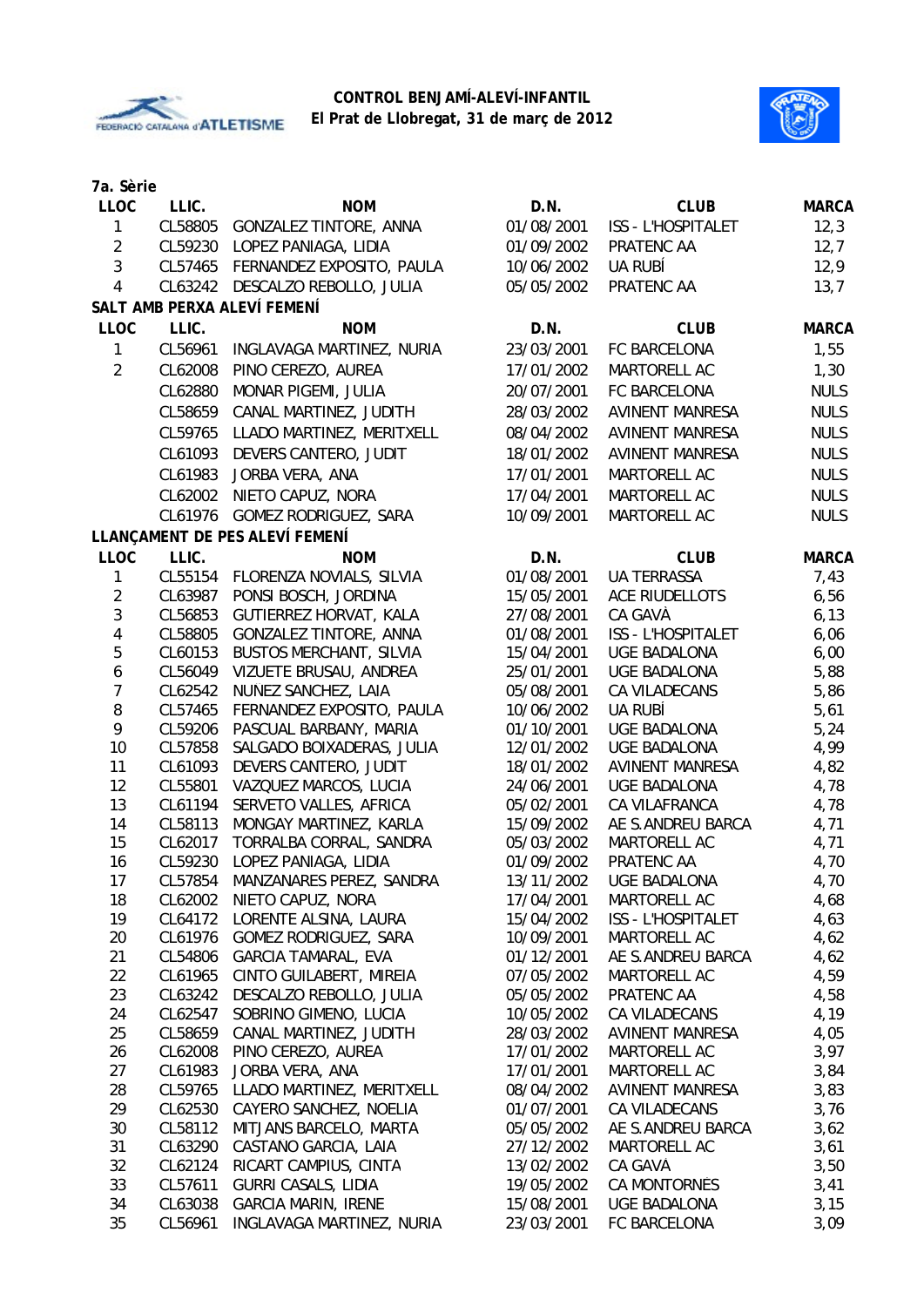



# **60 METRES LLISOS BENJAMÍ MASCULÍ**

| 1a. Sèrie               |         |                                   |            |                           |              |
|-------------------------|---------|-----------------------------------|------------|---------------------------|--------------|
| <b>LLOC</b>             | LLIC.   | <b>NOM</b>                        | D.N.       | <b>CLUB</b>               | <b>MARCA</b> |
| 1                       | CL61327 | CODORNIU HARO, FERRAN             | 13/02/2003 | CA VILAFRANCA             | 9,8          |
| $\overline{2}$          | CL59437 | <b>GARCIA TAMARAL, JOSEP</b>      | 09/07/2003 | AE S.ANDREU BARCA         | 10,1         |
| 3                       | CL60878 | AVELLANA ROPERO, PAU              | 20/01/2004 | CA IGUALADA               | 10, 5        |
| $\overline{4}$          | CL59339 | MORALES CUBEDO, ROGER             | 19/03/2003 | CA GAVÀ                   | 10, 9        |
| 5                       | CL61426 | CHAFFARDET ALMON, ALEXANDER       | 19/10/2004 | CA VILAFRANCA             | 11,3         |
| 2a. Sèrie               |         |                                   |            |                           |              |
| <b>LLOC</b>             | LLIC.   | <b>NOM</b>                        | D.N.       | <b>CLUB</b>               | <b>MARCA</b> |
| 1                       | CL59443 | PASCUAL SANCHEZ, CARLES           | 01/10/2003 | AE S.ANDREU BARCA         | 9,9          |
| $\overline{2}$          | CL61433 | SOLER ROCA, PAU                   | 18/05/2004 | CA VILAFRANCA             | 10,3         |
| $\mathbf{3}$            | CL64170 | <b>GONZALEZ TINTORE, XAVIER</b>   | 09/09/2003 | <b>ISS - L'HOSPITALET</b> | 10, 6        |
| 4                       | CL63052 | RUBIO MONTAÑO, DAVID              | 27/10/2003 | <b>UGE BADALONA</b>       | 10,9         |
| 5                       | CL64159 | <b>OTEROS MORA, MIGUEL</b>        | 08/11/2003 | CA VILADECANS             | 11,2         |
| 3a. Sèrie               |         |                                   |            |                           |              |
| <b>LLOC</b>             | LLIC.   | <b>NOM</b>                        | D.N.       | <b>CLUB</b>               | <b>MARCA</b> |
| 1                       | CL64028 | GONZALEZ SEGURA, ALVARO           | 28/06/2003 | AE S.ANDREU BARCA         | 10, 5        |
| $\overline{2}$          | CL63245 | GIRONA AMEZCUA, VICTOR            | 26/01/2004 | PRATENC AA                | 10,9         |
| $\mathfrak{Z}$          | CL62729 | ALCANTARA FERNANDEZ, JAN          | 11/04/2004 | <b>UA TERRASSA</b>        | 11,3         |
| 4                       | CL63385 | <b>GARCIA GARCIA, DIEGO</b>       | 17/10/2004 | <b>ISS - L'HOSPITALET</b> | 11,5         |
| 5                       | CL63047 | NUÑEZ LEGRAND, LEO                | 16/04/2004 | <b>UGE BADALONA</b>       | 11,8         |
| 4a. Sèrie               |         |                                   |            |                           |              |
| <b>LLOC</b>             | LLIC.   | <b>NOM</b>                        | D.N.       | <b>CLUB</b>               | <b>MARCA</b> |
| 1                       | CL59909 | RODRIGUEZ JUAN, ADRIAN            | 28/04/2003 | CA SANT JUST              | 9,8          |
| $\overline{2}$          | CL61996 | MIRET BARRULL, ARNAU              | 19/05/2004 | MARTORELL AC              | 10,1         |
| $\overline{3}$          | CL61219 | TOMAS HOMAR, ARNAU                | 15/02/2003 | <b>CA CANALETES</b>       | 10,2         |
| $\overline{4}$          | CL63467 | VERA GONZALEZ, VICTOR             | 05/12/2003 | PRATENC AA                | 10,2         |
| 5                       | CL63030 | BIELSA BARTOLI, XAVIER            | 19/04/2003 | <b>UGE BADALONA</b>       | 10,4         |
| 5a. Sèrie               |         |                                   |            |                           |              |
| <b>LLOC</b>             | LLIC.   | <b>NOM</b>                        | D.N.       | <b>CLUB</b>               | <b>MARCA</b> |
| 1                       | CL62837 | GOMEZ VERDUGO, ARNAU              | 29/02/2004 | <b>CA CANALETES</b>       | 10,3         |
| $\overline{2}$          | CL60960 | ACEDO MARIN, ALEJANDRO            | 05/08/2003 | <b>JA SABADELL</b>        | 10, 6        |
| $\mathbf{3}$            | CL62010 | RAMIREZ VALDIVIESO, MARC          | 30/03/2004 | MARTORELL AC              | 11,0         |
| 4                       |         | CL61669 PEREZ VILORIA, ALEJANDRO  | 25/03/2003 | PRATENC AA                | 11,7         |
| 5                       |         | CL63247 MOGAS MORALES, ORIOL      | 10/09/2004 | PRATENC AA                | 12,7         |
|                         |         | 1000 METRES MARXA BENJAMÍ MASCULÍ |            |                           |              |
| <b>LLOC</b>             | LLIC.   | <b>NOM</b>                        | D.N.       | <b>CLUB</b>               | <b>MARCA</b> |
| 1                       | CL60960 | ACEDO MARIN, ALEJANDRO            | 05/08/2003 | <b>JA SABADELL</b>        | 5,31,6       |
| $\overline{2}$          | CL61219 | TOMAS HOMAR, ARNAU                | 15/02/2003 | CA CANALETES              | 7,40,9       |
| $\sqrt{3}$              | CL61996 | MIRET BARRULL, ARNAU              | 19/05/2004 | MARTORELL AC              | 7,43,4       |
| $\overline{\mathbf{4}}$ | CL59983 | LOPEZ BRUSTENGA, ANDRES           | 24/07/2003 | UA RUBÍ                   | 7,45,2       |
| 5                       | CL63030 | BIELSA BARTOLI, XAVIER            | 19/04/2003 | <b>UGE BADALONA</b>       | 8,01,2       |
| 6                       | CL63245 | GIRONA AMEZCUA, VICTOR            | 26/01/2004 | PRATENC AA                | 8,02,7       |
| $\overline{7}$          | CL62010 | RAMIREZ VALDIVIESO, MARC          | 30/03/2004 | MARTORELL AC              | 8,03,4       |
| 8                       | CL61669 | PEREZ VILORIA, ALEJANDRO          | 25/03/2003 | PRATENC AA                | 8,05,3       |
| 9                       | CL63052 | RUBIO MONTAÑO, DAVID              | 27/10/2003 | <b>UGE BADALONA</b>       | 8,30,6       |
| 10                      | CL63047 | NUÑEZ LEGRAND, LEO                | 16/04/2004 | <b>UGE BADALONA</b>       | 8,32,9       |
| 11                      | CL63467 | VERA GONZALEZ, VICTOR             | 05/12/2003 | PRATENC AA                | 8,51,5       |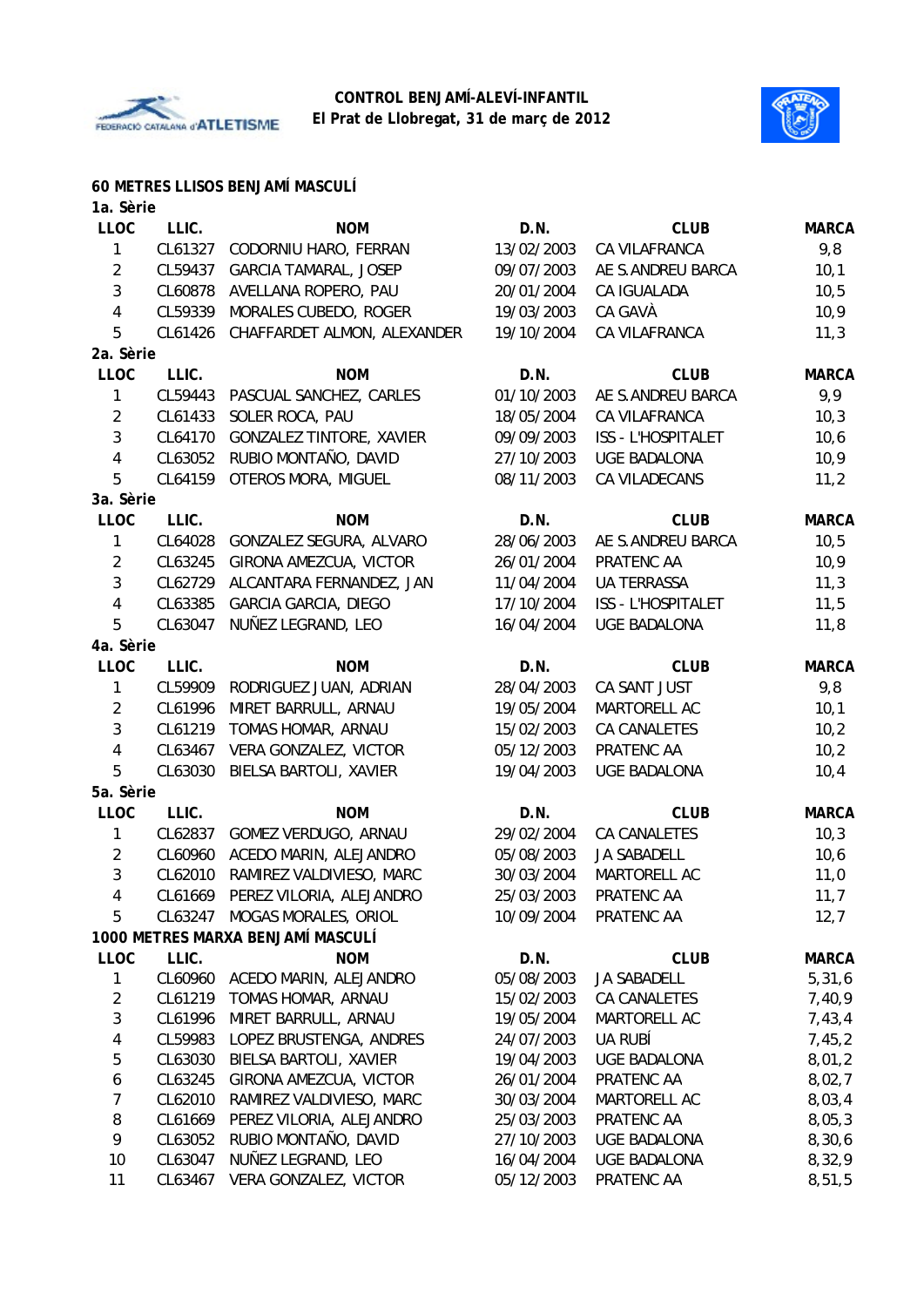



# **LLANÇAMENT DE PILOTA BENJAMÍ MASCULÍ**

| <b>LLOC</b>             | LLIC.   | <b>NOM</b>                   | D.N.       | <b>CLUB</b>         | <b>MARCA</b> |
|-------------------------|---------|------------------------------|------------|---------------------|--------------|
| 1                       | CL59909 | RODRIGUEZ JUAN, ADRIAN       | 28/04/2003 | CA SANT JUST        | 26, 13       |
| $\overline{2}$          | CL64028 | GONZALEZ SEGURA, ALVARO      | 28/06/2003 | AE S.ANDREU BARCA   | 25,10        |
| 3                       | CL59437 | <b>GARCIA TAMARAL, JOSEP</b> | 09/07/2003 | AE S.ANDREU BARCA   | 22,49        |
| $\overline{\mathbf{4}}$ | CL61996 | MIRET BARRULL, ARNAU         | 19/05/2004 | MARTORELL AC        | 20,79        |
| 5                       | CL60960 | ACEDO MARIN, ALEJANDRO       | 05/08/2003 | JA SABADELL         | 20,56        |
| 6                       | CL63030 | BIELSA BARTOLI, XAVIER       | 19/04/2003 | UGE BADALONA        | 20, 10       |
| 7                       | CL62010 | RAMIREZ VALDIVIESO, MARC     | 30/03/2004 | MARTORELL AC        | 19,79        |
| 8                       | CL59339 | MORALES CUBEDO, ROGER        | 19/03/2003 | CA GAVÀ             | 19,74        |
| 9                       | CL62837 | GOMEZ VERDUGO, ARNAU         | 29/02/2004 | CA CANALETES        | 19,32        |
| 10                      | CL61327 | CODORNIU HARO, FERRAN        | 13/02/2003 | CA VILAFRANCA       | 18,86        |
| 11                      | CL59443 | PASCUAL SANCHEZ, CARLES      | 01/10/2003 | AE S.ANDREU BARCA   | 13,05        |
| 12                      | CL60878 | AVELLANA ROPERO, PAU         | 20/01/2004 | CA IGUALADA         | 17,60        |
| 13                      | CL64170 | GONZALEZ TINTORE, XAVIER     | 09/09/2003 | ISS - L'HOSPITALET  | 26,82        |
| 14                      | CL63245 | GIRONA AMEZCUA, VICTOR       | 26/01/2004 | PRATENC AA          | 14,98        |
| 15                      | CL61426 | CHAFFARDET ALMON, ALEXANDER  | 19/10/2004 | CA VILAFRANCA       | 13,40        |
| 16                      | CL63467 | VERA GONZALEZ, VICTOR        | 05/12/2003 | PRATENC AA          | 13,21        |
| 17                      | CL64159 | OTEROS MORA, MIGUEL          | 08/11/2003 | CA VILADECANS       | 12,66        |
| 18                      | CL61433 | SOLER ROCA, PAU              | 18/05/2004 | CA VILAFRANCA       | 12,37        |
| 19                      | CL63052 | RUBIO MONTAÑO, DAVID         | 27/10/2003 | <b>UGE BADALONA</b> | 11,71        |
| 20                      | CL63047 | NUÑEZ LEGRAND, LEO           | 16/04/2004 | <b>UGE BADALONA</b> | 11,70        |
| 21                      | CL63247 | MOGAS MORALES, ORIOL         | 10/09/2004 | PRATENC AA          | 11,47        |
| 22                      | CL62729 | ALCANTARA FERNANDEZ, JAN     | 11/04/2004 | <b>UA TERRASSA</b>  | 11,09        |
| 23                      | CL61669 | PEREZ VILORIA, ALEJANDRO     | 25/03/2003 | PRATENC AA          | 9,77         |
| 24                      | CL61219 | TOMAS HOMAR, ARNAU           | 15/02/2003 | CA CANALETES        | 9,60         |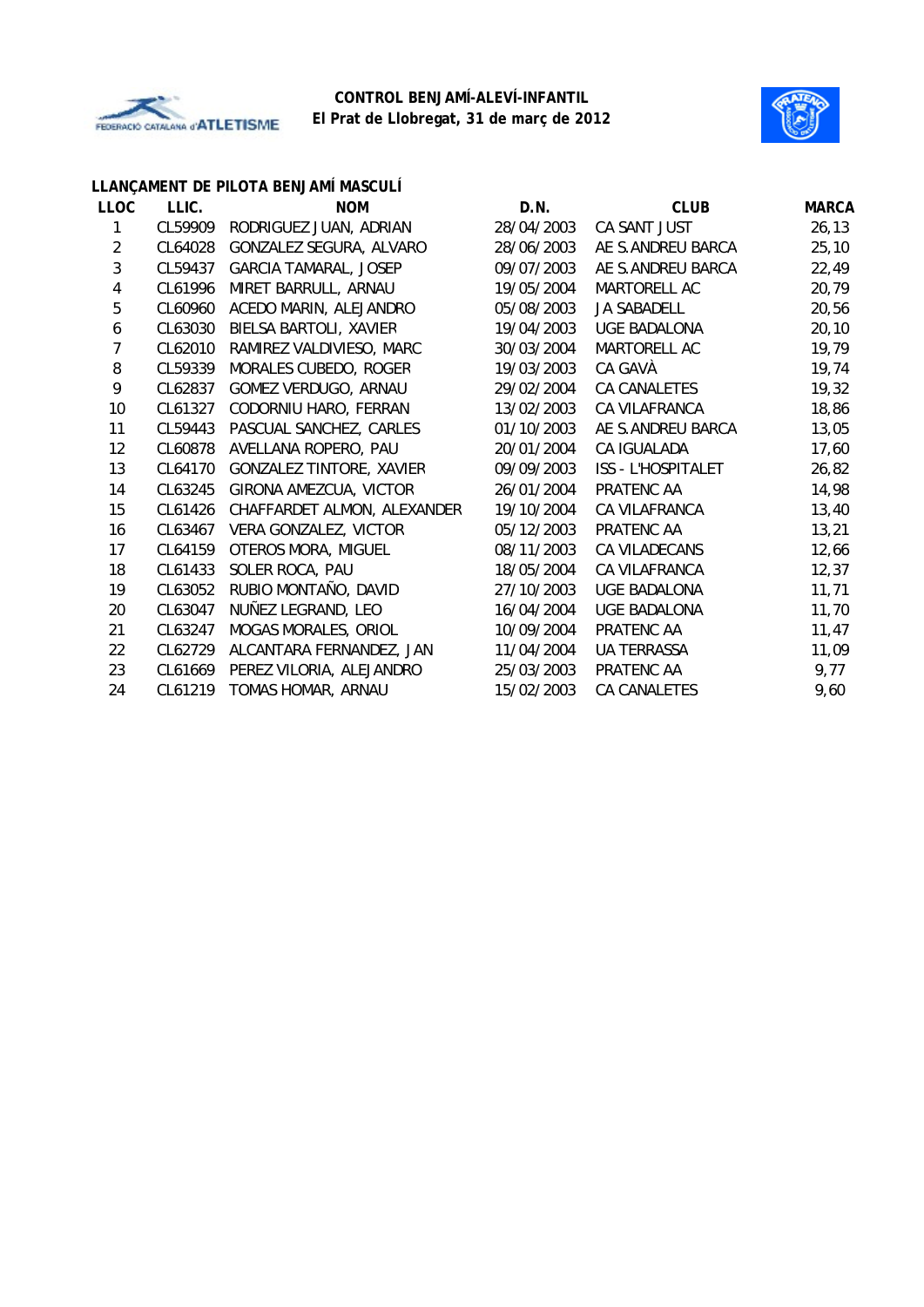



**60 METRES LLISOS BENJAMÍ FEMENÍ**

| 1a. Sèrie        |         |                                        |            |                           |              |
|------------------|---------|----------------------------------------|------------|---------------------------|--------------|
| <b>LLOC</b>      | LLIC.   | <b>NOM</b>                             | D.N.       | <b>CLUB</b>               | <b>MARCA</b> |
| 1                |         | CL59906 PUENTEDURA CABANILLAS, MARTINA | 08/06/2003 | CA SANT JUST              | 10, 5        |
| $\overline{2}$   | CL59403 | OLIVET OSUNA, EDEN                     | 28/05/2003 | <b>UA TERRASSA</b>        | 10, 7        |
| 3                | CL63244 | GARCIA ROYO, CARLA                     | 22/11/2003 | PRATENC AA                | 11,1         |
| $\overline{4}$   | CL61195 | ALUJAS ESPRIU, MAR                     | 24/10/2003 | CA VILAFRANCA             | 12,3         |
| 5                | CL63037 | GARCIA SERRANO, CARLA                  | 23/04/2004 | <b>UGE BADALONA</b>       | 12,8         |
| 2a. Sèrie        |         |                                        |            |                           |              |
| <b>LLOC</b>      | LLIC.   | <b>NOM</b>                             | D.N.       | <b>CLUB</b>               | <b>MARCA</b> |
| 1                | CL62040 | GONZALEZ SEGURA, VIOLETA               | 28/06/2003 | AE S.ANDREU BARCA         | 10,2         |
| $\overline{2}$   | CL60572 | RUIZ FRANCH, MALENA                    | 11/08/2003 | ISS - L'HOSPITALET        | 10, 5        |
| $\mathbf{3}$     |         | CL59396 VIDAL JIMENEZ, KARLA           | 09/09/2003 | UA TERRASSA               | 10,9         |
| $\overline{4}$   | CL61196 | ALUJAS ESPRIU, LAURA                   | 24/10/2003 | CA VILAFRANCA             | 13,3         |
| 3a. Sèrie        |         |                                        |            |                           |              |
| <b>LLOC</b>      | LLIC.   | <b>NOM</b>                             | D.N.       | <b>CLUB</b>               | <b>MARCA</b> |
| 1                | CL62863 | PEREZ GARCIA, LAURA                    | 03/03/2004 | <b>CA CANALETES</b>       | 10, 5        |
| $\overline{2}$   |         | CL59405 PALACIN ESTER, PATRICIA        | 31/01/2003 | <b>UA TERRASSA</b>        | 10,9         |
| $\mathbf{3}$     |         | CL59442 PAÑELLA HERMENS, ANNA          | 09/04/2003 | AE S.ANDREU BARCA         | 11,2         |
| $\overline{4}$   | CL63246 | MERINO SANTIAGO, PAULA                 | 16/04/2004 | PRATENC AA                | 11,4         |
| 5                | CL61432 | SERVETO VALLES, ANNA                   | 14/01/2004 | CA VILAFRANCA             | 11,6         |
| 6                |         | CL59445 PERALTA CORTES, MIREIA         | 16/09/2003 | AE S.ANDREU BARCA         | 12,0         |
|                  |         | 1000 METRES MARXA BENJAMÍ FEMENÍ       |            |                           |              |
| <b>LLOC</b>      | LLIC.   | <b>NOM</b>                             | D.N.       | <b>CLUB</b>               | <b>MARCA</b> |
| 1                | CL61290 | <b>BOHILS TENAS, JUDIT</b>             | 05/08/2003 | CA CALELLA                | 5,28,6       |
| $\overline{2}$   | CL60493 | <b>GARCIA ARQUE, ELENA</b>             | 09/06/2003 | CE PENEDÈS                | 6, 28, 9     |
| 3                | CL60572 | RUIZ FRANCH, MALENA                    | 11/08/2003 | <b>ISS - L'HOSPITALET</b> | 6, 38, 5     |
| 4                | CL63243 | GARCIA VEGAS, DAINARA                  | 30/09/2004 | PRATENC AA                | 6, 57, 6     |
| 5                | CL59405 | PALACIN ESTER, PATRICIA                | 31/01/2003 | <b>UA TERRASSA</b>        | 7, 11, 1     |
| $\boldsymbol{6}$ | CL59906 | PUENTEDURA CABANILLAS, MARTINA         | 08/06/2003 | CA SANT JUST              | 7,14,4       |
| $\overline{7}$   | CL59403 | OLIVET OSUNA, EDEN                     | 28/05/2003 | UA TERRASSA               | 7, 14, 5     |
| 8                | CL63244 | GARCIA ROYO, CARLA                     | 22/11/2003 | PRATENC AA                | 7,20,6       |
| 9                | CL63246 | MERINO SANTIAGO, PAULA                 | 16/04/2004 | PRATENC AA                | 7,32,2       |
| 10               | CL63037 | GARCIA SERRANO, CARLA                  | 23/04/2004 | UGE BADALONA              | 7,53,5       |
| 11               |         | CL59396 VIDAL JIMENEZ, KARLA           | 09/09/2003 | <b>UA TERRASSA</b>        | 7,57,5       |
|                  |         | SALT DE LLARGADA BENJAMÍ FEMENÍ        |            |                           |              |
| <b>LLOC</b>      | LLIC.   | <b>NOM</b>                             | D.N.       | <b>CLUB</b>               | <b>MARCA</b> |
| 1                |         | CL60572 RUIZ FRANCH, MALENA            | 11/08/2003 | ISS - L'HOSPITALET        | 3,09         |
| $\overline{2}$   | CL61290 | <b>BOHILS TENAS, JUDIT</b>             | 05/08/2003 | CA CALELLA                | 2,88         |
| 3                | CL62710 | MARTIN SANTORO, CRISTINA               | 16/10/2003 | UA TERRASSA               | 2,74         |
| 4                | CL60493 | <b>GARCIA ARQUE, ELENA</b>             | 09/06/2003 | CE PENEDÈS                | 2,45         |
| 4                | CL59906 | PUENTEDURA CABANILLAS, MARTINA         | 08/06/2003 | CA SANT JUST              | 2,71         |
| 5                | CL59405 | PALACIN ESTER, PATRICIA                | 31/01/2003 | UA TERRASSA               | 2,63         |
| 6                | CL62040 | GONZALEZ SEGURA, VIOLETA               | 28/06/2003 | AE S.ANDREU BARCA         | 2,60         |
| 8                | CL61432 | SERVETO VALLES, ANNA                   | 14/01/2004 | CA VILAFRANCA             | 2,40         |
| 9                |         | CL59403 OLIVET OSUNA, EDEN             | 28/05/2003 | <b>UA TERRASSA</b>        | 2,32         |
| 10               |         | CL59442 PAÑELLA HERMENS, ANNA          | 09/04/2003 | AE S.ANDREU BARCA         | 2,27         |
| 11               | CL63244 | GARCIA ROYO, CARLA                     | 22/11/2003 | PRATENC AA                | 2,23         |
| 12               | CL59445 | PERALTA CORTES, MIREIA                 | 16/09/2003 | AE S.ANDREU BARCA         | 2,17         |
| 13               | CL61196 | ALUJAS ESPRIU, LAURA                   | 24/10/2003 | CA VILAFRANCA             | 2,03         |
| 14               | CL63246 | MERINO SANTIAGO, PAULA                 | 16/04/2004 | PRATENC AA                | 1,98         |
| 15               | CL61195 | ALUJAS ESPRIU, MAR                     | 24/10/2003 | CA VILAFRANCA             | 1,88         |
| 16               |         | CL63243 GARCIA VEGAS, DAINARA          | 30/09/2004 | PRATENC AA                | 1,88         |
| 17               |         | CL62875 URRUTIA HERRERA, AINA          | 30/07/2004 | CA CANALETES              | 1,85         |
| 18               |         | CL59396 VIDAL JIMENEZ, KARLA           | 09/09/2003 | <b>UA TERRASSA</b>        | 1,53         |